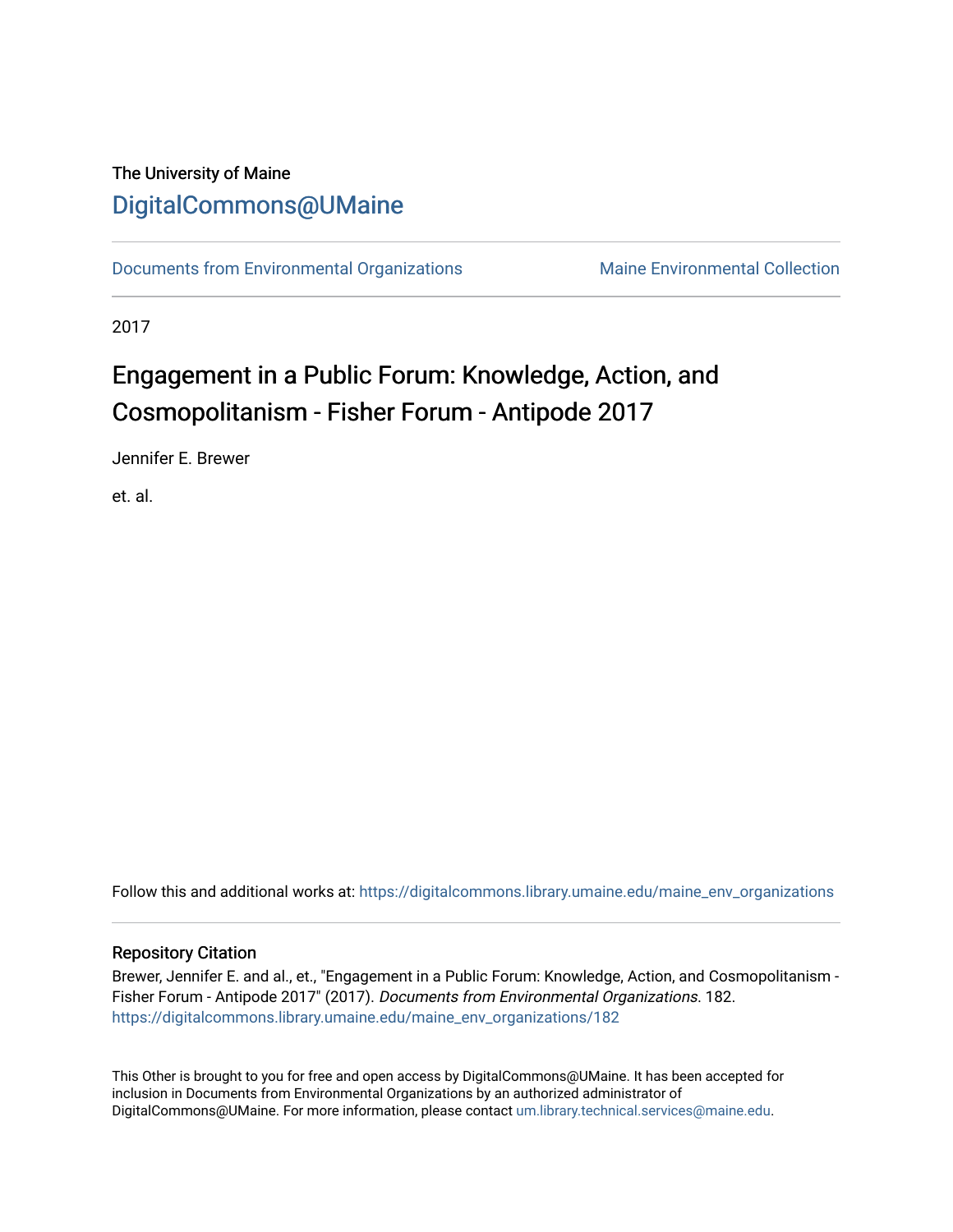# Engagement in a Public Forum: Knowledge, Action, and Cosmopolitanism

## Jennifer F. Brewer

Department of Geography University of New Hampshire Durham, NH, USA jennifer.brewer@unh.edu

# Natalie Springuel

Maine Sea Grant, University of Maine Orono, Maine, USA

## James Wilson

School of Marine Sciences, University of Maine Orono, Maine, USA

# Robin Alden

Penobscot East Resource Center Stonington, Maine, USA

# Dana Morse

Maine Sea Grant, University of Maine Orono, Maine, USA

# Catherine Schmitt

Maine Sea Grant, University of Maine Orono, Maine, USA

# Chris Bartlett

Maine Sea Grant, University of Maine Orono, Maine, USA

### Teresa Johnson

School of Marine Sciences, University of Maine Orono, Maine, USA

# Carla Guenther

Penobscot East Resource Center Stonington, Maine, USA

# Damian Brady

Maine Sea Grant, University of Maine Orono, Maine, USA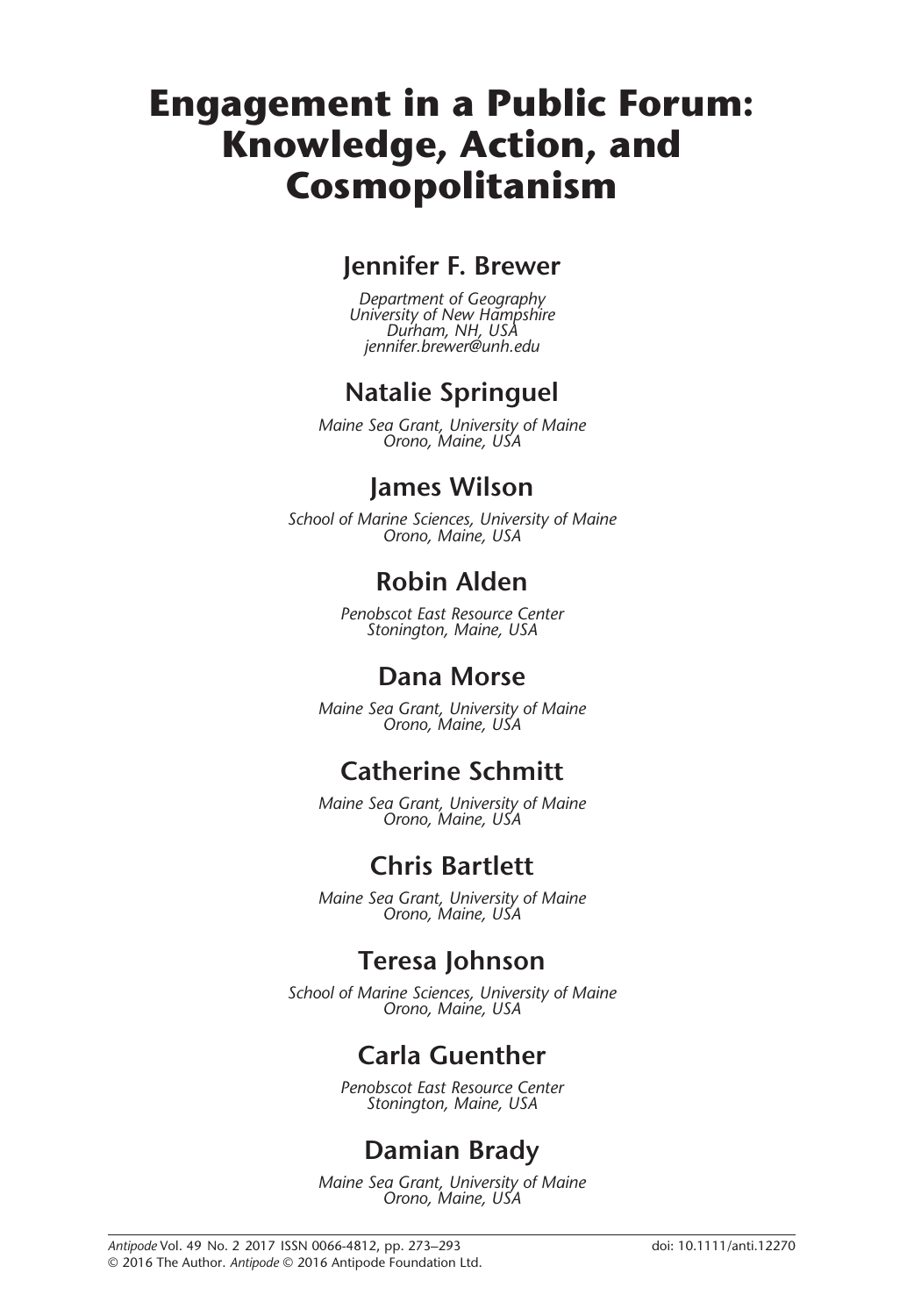Abstract: Facing challenges to the civic purpose of higher education, some scholars and administrators turn to the rhetoric of engagement. Simultaneously, the political philosophy of cosmopolitanism has gained intellectual favor, advocating openness to the lived experiences of distant others. We articulate linkages between these two discourses in an extended case study, finding that a cosmopolitan ethos of engagement in a rural context can improve (1) understanding among people ordinarily separated by spatialized social-ecological differences, (2) prospects for longer term environmental sustainability, and (3) the visionary potential of collaborative inquiry. Despite globalization of food systems and neoliberal shifts in fishery management, an annual fisheries forum facilitates coalitions that overcome dichotomies between technocratic and local knowledge, extending benefits to fishing communities, academia, and public policy. Iterative and loosely structured capacity building expands informally through affective processes of recognition and care, as decentralized leadership supports collective mobilization toward alternate futures.

Resumen: Enfrentando los desafíos de los fines cívicos de la educación superior, algunos académicos y administradores tornan a la retórica de engagement o involucración. Al mismo tiempo, la filosofía política del cosmopolitismo ha ganado reconocimiento, abogando por la apertura hacia las vivencias de los demás. Señalamos los vínculos entre estos dos discursos en un extenso estudio de caso, hallando que una ética cosmopolita de engagement en un contexto rural puede mejorar (1) la comprensión entre personas normalmente separadas por diferencias espaciales y socio-ecológicos, (2) las posibilidades de sostenibilidad medioambiental a largo plazo, y (3) el potencial visionario de la indagación colaborativa. A pesar de la globalización de los sistemas alimentarios y el aumento del neoliberalismo en la gestión de la pesca, un foro anual de pesquerías facilita coaliciones que superan las dicotomías entre el conocimiento tecnocrático y local, lo cual extiende beneficios a las comunidades pesqueras, la academia, y la política pública. Un desarrollo de capacidades iterativo y poco estructurado se expande de manera informal a través de procesos afectivos de reconocimiento y cuidado, mientras el liderazgo descentralizado apoya la movilización colectiva hacia futuros alternativos.

Keywords: public geography, environmental governance, Maine Fishermen's Forum, Sea Grant, activism, participatory action research

#### Introduction

The concepts of globalization and neoliberalism have become established scholarly shorthand. Inadvertently, they can obscure facultative choices about how we conduct our daily lives, and depict the reach of mobile capital, colonialist ideologies, associated deployments of new technologies, and urban–rural hierarchies as inexorable. With the wonders of global communications and transport, most people perceive themselves to be in more frequent contact with people and ideas originating in physically removed locales, compared with the experiences of our ancestors. When we encounter unfamiliar lifeways and beliefs, some may seek refuge in xenophobic fantasies, repressing the advance of knowledge through inquiry. The spatial expansion of human relations invites not only violence and waste, but also cooperation, stewardship, and care. Expanded horizons offer unprecedented potential for coalition building, and new encounters can foment alternate futures. The hard work of collaboration among disparate groups in identifying common goals, establishing shared understanding, and integrating disparate knowledge through the voluntary exchange of physical, emotional, and intellectual labor can produce action plans that are at least visionary, and perhaps emancipatory.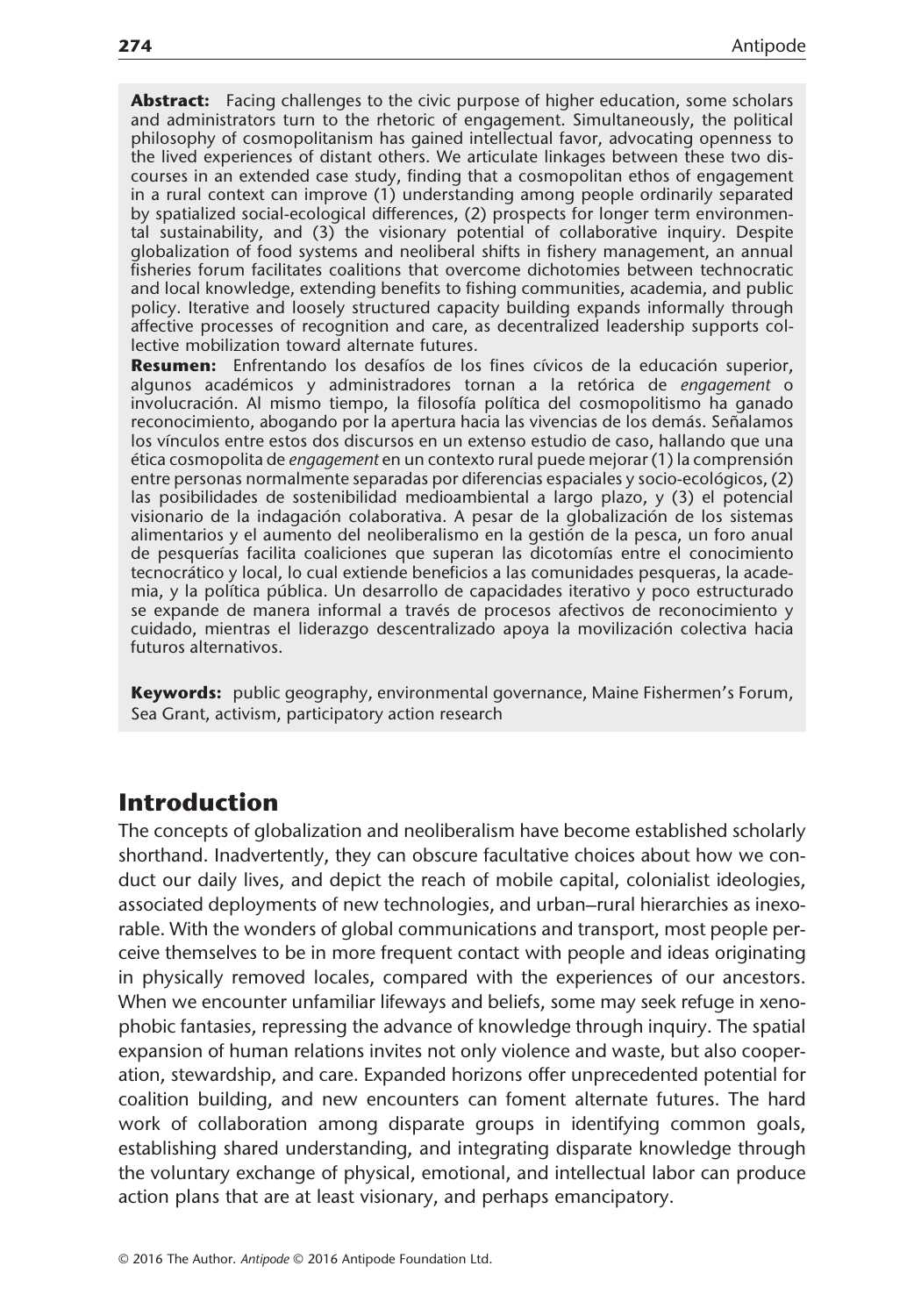As scholars navigate this emergent socio-spatial terrain, we may reasonably expect that the carefully constructed analyses we present in publications and classrooms will achieve our desired impacts, but fewer of us devote similar attention to the lasting social legacy of activities that garner less academic glory. For those of us who still muddy our boots, our conduct in field settings is often more visible to audiences who will never visit our classrooms or read our journals. Our strategic support for open inquiry in more public venues may improve prospects for liberatory over oppressive outcomes.

It is therefore significant that external critiques of academic institutions arise simultaneously with the reinvigoration of cosmopolitan theory and broadening interest in publicly engaged scholarship. Despite protracted debates about the future of academia, university faculty, staff, and students are well positioned to act as key players in public processes that can produce the inclusive coalitions needed for visionary social action. We can interface with business, government, and non-profit sectors while remaining more focused on long-term, broadly beneficial public goods than on income streams, electoral cycles, or advocacy campaigns that necessitate shorter time horizons and a narrower range of customers, constituencies, or allies.

In this paper, we sketch out ways in which publicly engaged scholars can help advance an ethic of cosmopolitan inquiry, demonstrated by an extended case study. First, we note the rise of engaged scholarship, which spans a range of ideological, disciplinary, and methodological positions. Second, we outline the revival of cosmopolitanism, including efforts to overcome not only spatialized differences, but also temporal and species differences, with implications for human-environment geography. Third, we offer contextual background about Maine fisheries and describe our methodology. Fourth, we discuss the case of academic involvement in an annual event intended to augment public participation in fishery governance. We document the creation of the public forum, the attenuation of fishery relationships within the context of globalization, examples of how the forum facilitates coalition building across difference, improved prospects for resource conservation, and the quiet role of scholars in associated visioning for alternate futures. Lastly, we offer concluding comments to underscore how engagement can nurture cosmopolitanism, even, or perhaps especially, in rural settings such as Maine fishing villages.

#### Engagement

In Anglophone regions and beyond, academia faces profound challenges to its raison d'être as a key provider of public goods (Dowling 2008; Hodges and Dubb 2012; Sheppard 2013). Experiences differ across political borders, and among institutions with different historical foci on research, teaching, or service. In the United Kingdom, the allocation of government funding according to quantitative research productivity assessments has spawned extensive debate and undermined faculty morale (Ball 2012; Gregson et al. 2012; Pain et al. 2011; Rogers et al. 2014). In the United States, research assessment burdens are escalating less centrally, but student evaluations of teaching strongly influence career paths of junior faculty, and tenure and promotion processes often privilege research quantity over quality (Benton and Cashin 2014; Lane 2010). For the last two decades, similar experiences have emerged around the globe, including Australia, New Zealand, continental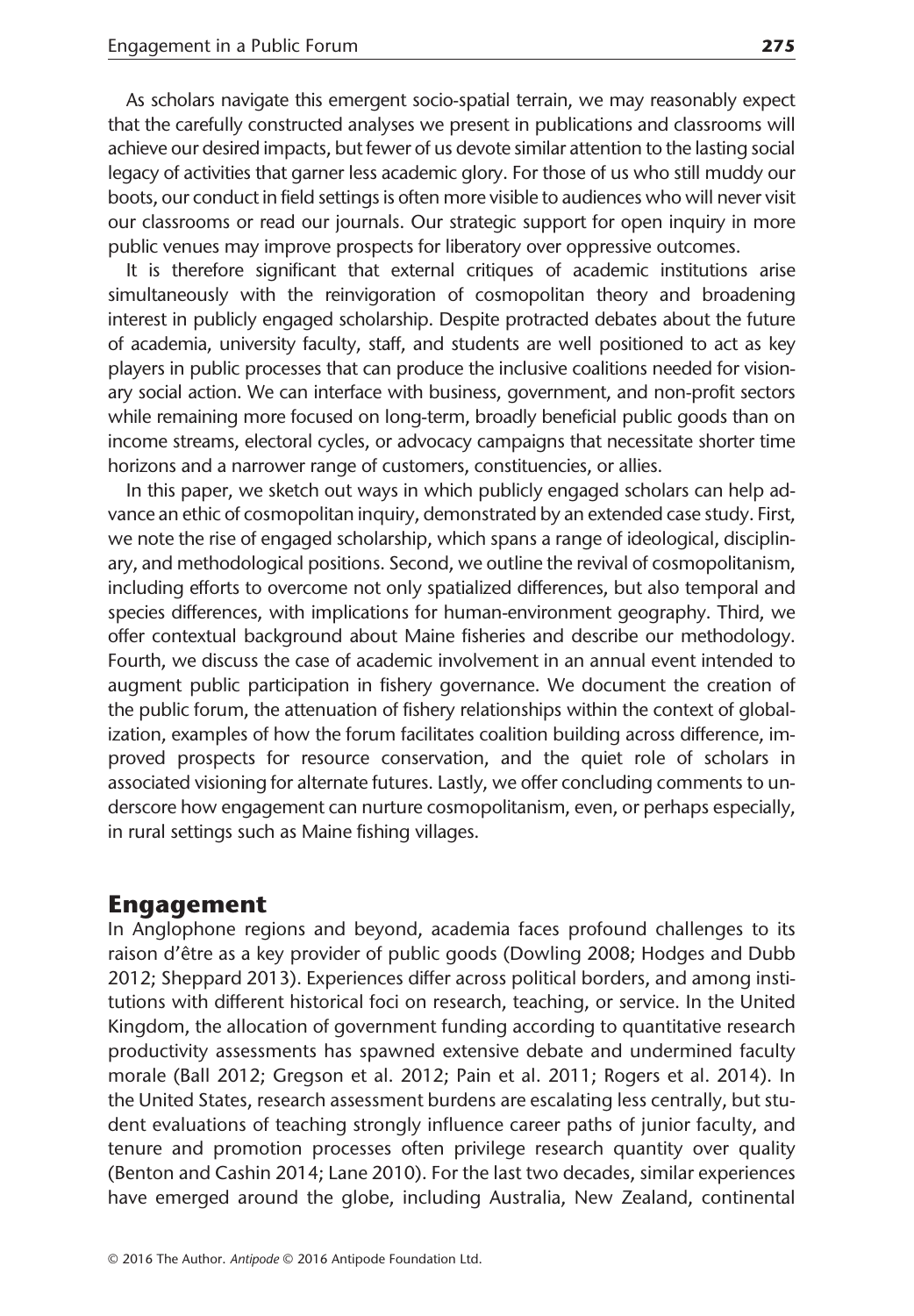Europe, Canada, South Africa, and beyond (Ball 2012; Brown et al. 2010; Chan and Fisher 2008; Larner and Le Heron 2005; Metcalfe 2010; Ntshoe et al. 2008; Rogers et al. 2014). Conservative politicians and financially beleaguered tuition payers increasingly expect higher learning to demonstrate its private value. Some who routinely deploy skills learned at universities to amass monetary wealth and political power now deny the personal and collective benefits of incisive critique, logical rigor, and broad intellectual exposure (Slaughter and Rhoades 2004).

Geographers, like other scholars, therefore find ourselves called upon to defend centuries of cumulative inquiry, and actively demonstrate the enduring relevance of our labor (Dowling 2008; Fuller 2008; Mitchell 2008; Participatory Geographies Research Group 2012; Sheppard 2013; Valentine 2005). For such purposes, some leaders in higher education policy and administration encourage "community engagement" activities as more broadly visible extensions of our mission (Hodges and Dubb 2012; Kellogg Commission on the Future of State and Land-Grant Universities 2000). A definition of engagement offered by the US Carnegie Foundation for the Advancement of Teaching (2013) and broadly echoed by academic administrators encompasses: "collaboration between institutions of higher education and their larger communities (local, regional/state, national, global) for the mutually beneficial exchange of knowledge and resources in a context of partnership and reciprocity". If this definition is not sufficiently vague about the nature or extent of "communities", "benefits", and other key elements, the British Research Excellence Framework 2014 (2012:6) mandates that a portion of federal funding be allocated to institutions producing "excellent research" with "reach and significance … [that] impacts on the economy, society and/or culture", considering also the institutions' "approach to enabling impact". On the one hand, we might be grateful that these interventions from above are not more prescriptive. On the other hand, even cursory implementation requires innumerable choices, with uncertain ramifications.

Though engaged scholarship is a small portion of the international academic portfolio, it is increasingly prominent in campus publicity, planning, and funder expectations, and has produced a growing body of case studies, lessons learned, and best practices. The most nuanced build on a series of intellectual movements ranging from the 19th century to recent decades, including popular education, agricultural and household management, grassroots social justice activism, and urban revitalization (Brewer 2013c; Greenwood and Levin 1998; Hall 1992; Hodges and Dubb 2012; Kindon et al. 2007; Noffke 1994). Some take a relatively pragmatic approach, seeking to inform or reform existing social structures. Others assert more transformative goals of foundational change in social relations. The most deeply collaborative are often termed participatory action research, with special emphasis on reflexive processes of cooperative agenda setting (Fine 2004; Greenwood and Levin 1998; Kindon et al. 2007; Kitchen 2001; Participatory Geographies Research Group 2012; Reason and Bradbury 2008; Wynne-Jones et al. 2015). Approaches with somewhat different histories include epistemic communities; knowledge co-generation, co-production or co-learning; community-based resource management; citizen science; knowledge-to-action networks; participatory development, research, mapping, or assessment; activist or public scholarship; militant research; and analytic deliberation (Brown and Kyttä 2014; Castleden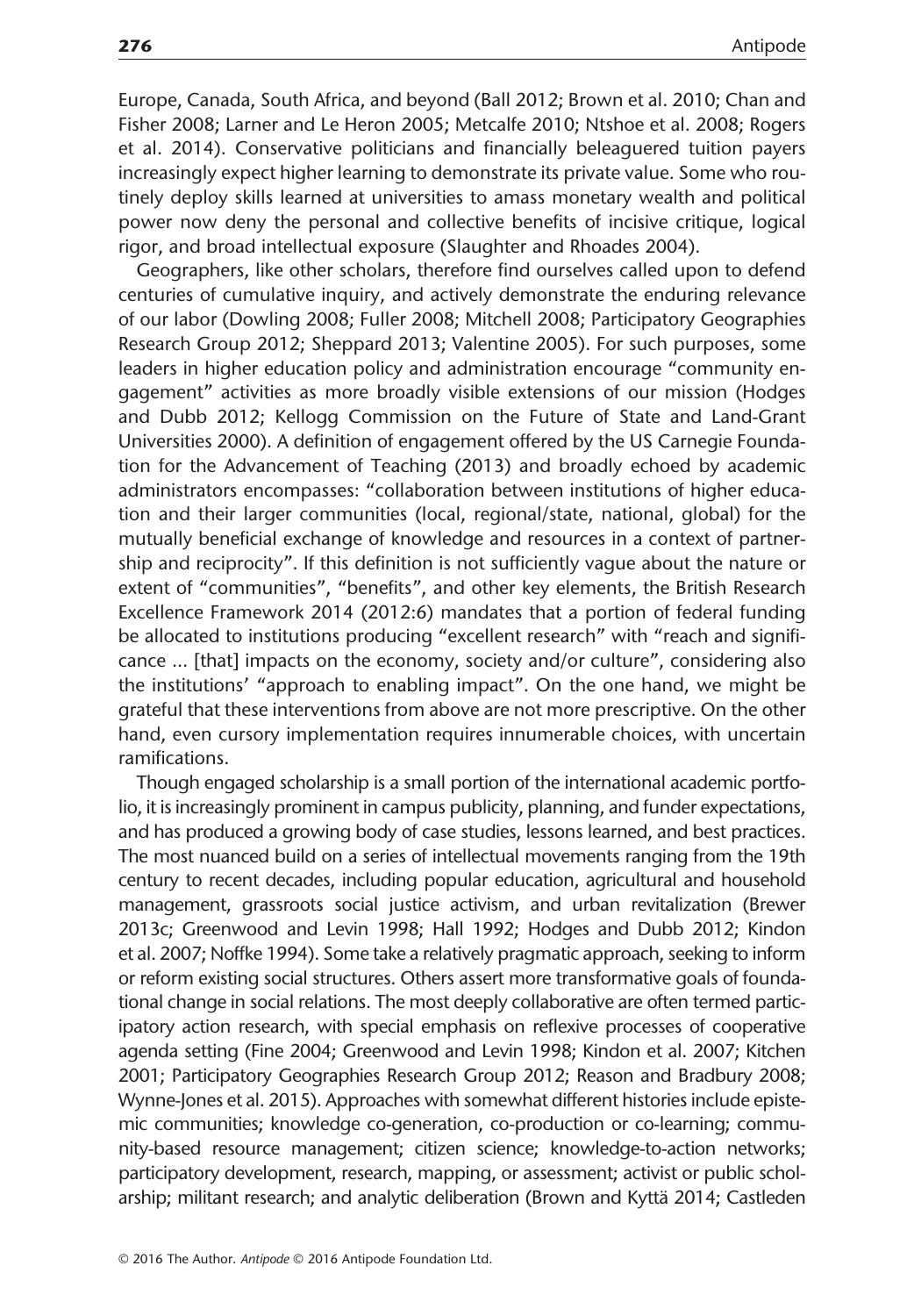et al. 2012; Fortmann 2009; Fuller 2008; Kumar and Chambers 2003; National Research Council 2009; Russell 2015).

Presented with this diversity of overlapping and divergent practices, we might best understand these as ethical or epistemological positions, rather than specified tools or techniques (Cahill et al. 2015; Fine 2004). Indeed, most engaged researchers acknowledge associated limitations and tradeoffs. Among them, some administrators may be more interested in the public appearance and rhetoric of engagement than with prospects to advance social justice (Gregson et al. 2012; Hodges and Dubb 2012; mrs kinpaisby 2008; Pain et al. 2011; Rogers et al. 2014). Engagement can encourage personal or localized change but fail to precipitate larger-scale transformation (Cameron and Gibson 2005; Kindon et al. 2007). Powerful interests can obstruct policy alternatives (Blackstock et al. 2015). Idealized notions of partner equity, empowerment, and community can become obfuscatory or otherwise problematic (Cooke and Kothari 2001; Kapoor 2005; Kesby 2007). Cultivation of deep trust, identification of shared goals, and efficient negotiation of divergent perspectives can require intensive labor in the establishment and maintenance of long-term relationships (Bacon et al. 2013; Fuller and Askins 2007; Mason 2013; mrs kinpaisby 2008; National Research Council 2009; Pickerill 2014). Academic tenure and promotion committees may not recognize the value of these investments, or find value in products other than peerreviewed publications in select journals (Ball 2012; Castleden et al. 2012; Pickerill 2014; Valentine 2005). Effective policy analysis, community organizing, or advocacy may in fact bear little resemblance to scholarship (Pickerill 2014; Rogers et al. 2014). If scholars adhere to participatory strictures and partner agendas uncritically, loyalties to non-academic partners can even stifle the development or release of scholarly analyses (Castleden et al. 2012; Kesby 2007; Mason et al. 2014; Pickerill 2008). Unlike researcher-controlled laboratory experiments or theoretically bounded observation, solutions for real world problems often require cross-disciplinary solutions. This can create both challenges and opportunities for researchers, who must make strategic choices about how far they stray from their existing expertise (Bacon et al. 2013; Cahill 2007). In turn, non-academic partners incur risks of unrewarded investments, misrepresentation, betrayal of trust, and unexpected results (Cameron and Gibson 2005; Fortmann 2009; Kindon et al. 2007).

On the other hand, benefits of engagement from an academic perspective can include more informed and socially useful research questions, more accurate and thorough data collection, epistemological depth, broader dissemination of results, higher probability of research application and action, and lower transaction costs in pursuant engagement efforts (Bacon et al. 2013; Balazs and Morello-Frosch 2013; Batterbury 2015; Fortmann 2009; Kindon et al. 2007; National Research Council 2009). Benefits to non-academic partners can include useful information, analytical depth, new contacts and allies, publicity, expanded resource access, and greater internal capacity for future knowledge building, community organizing, and communications (Fortmann 2009; Garzón et al. 2013; Kindon et al. 2007; McGuirk and O'Neill 2012; National Research Council 2009; Young and Gilmore 2012). Tradeoffs are inevitable, as no single project can maximize all potential benefits and minimize all possible risks (Kesby 2007; Rogers et al. 2014; Valentine 2005). In reality, engagement exists on a continuum, with varied methods, products, commitments to transformation, definitions of community,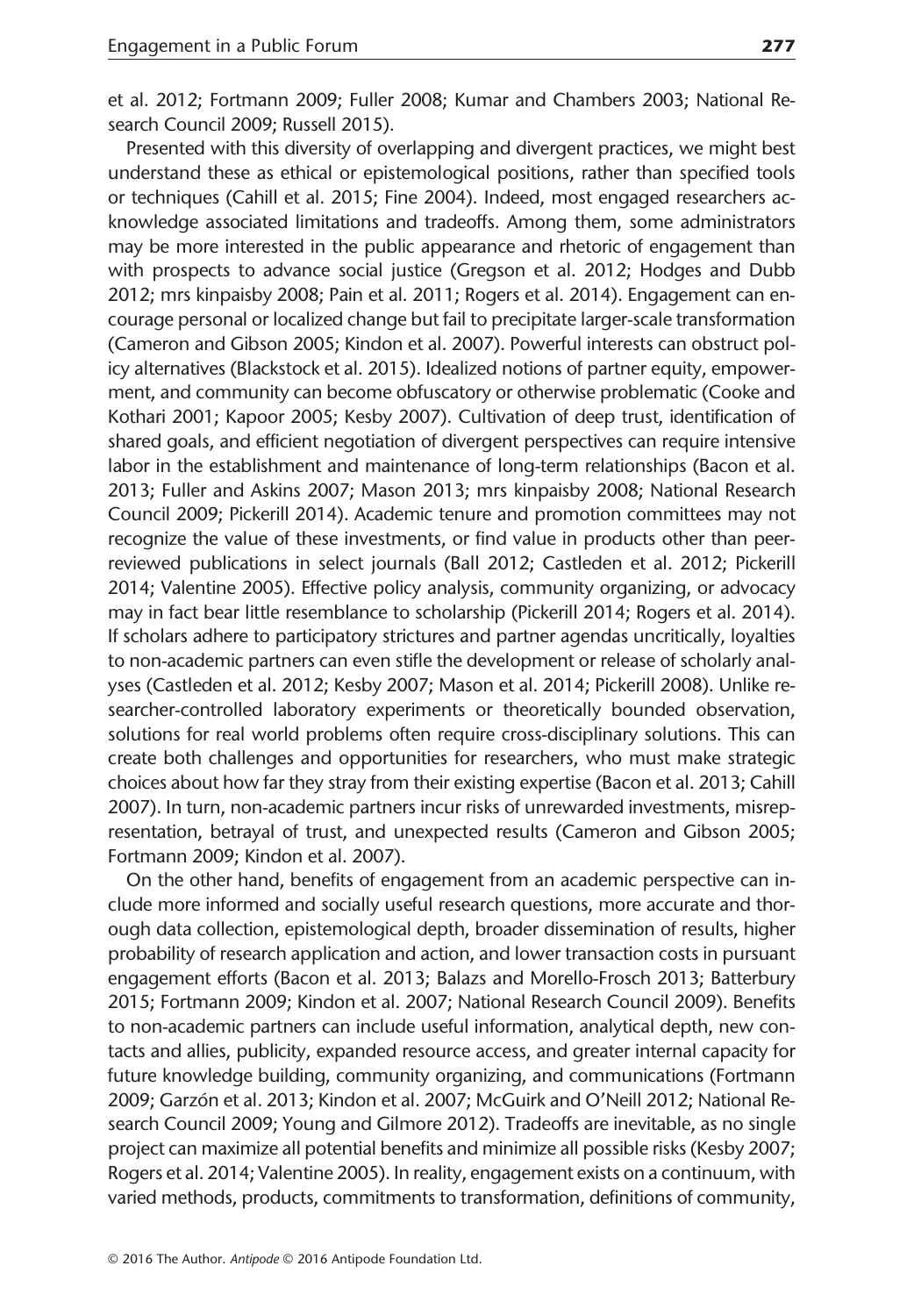involvement by academic administrators, and scientific rigor (Brown and Kyttä 2014; Cameron 2007; Castleden et al. 2012; Chatterton 2010; Fuller and Askins 2010; Kindon et al. 2007; Mitchell 2008). To inform such choices, and grasp the breadth of ethical implications, we find it useful to visit an ancient tradition in political philosophy, one presently enjoying a revival.

#### Cosmopolitanism

In recent decades, humanists and social scientists across disciplines have advocated, critiqued, and modified theories of cosmopolitanism. Origins trace to the Greek Cynic Diogenes Laërtius who considered himself a citizen of the cosmos (kosmopolitês), and Stoics who wished citizens to consider moral obligations beyond the family and citystate (Nussbaum 2002). Kant and other 18th century thinkers, though often hobbled by colonialist hypocrisy, rekindled philosophical interest in moral responsibilities toward strangers, and potential implementation through legal-political frameworks, especially to avoid armed conflict (Bohman and Lutz-Bachmann 1997). Contemporary cosmopolitanism encompasses multiple strains (Benhabib et al. 2006; Harvey 2009; Mitchell 2007; Skrbiš and Woodward 2013). Some advocate moderate shifts in status quo political orders, while others envision radical change. Some posit ideal models of interpersonal interaction, while others call for collective political mobilizations. Most endorse polycentric institutional arrangements, but some emphasize the need for more powerful social organization at the international scale (Beck and Grande 2010; Held 2010), others pragmatically assert central roles for conventional nation-states (Kant 2006; Kendall et al. 2009; Nussbaum 2002), and yet others focus on social movements and various collectivities that may be extra-, sub-, or supra-national (Benhabib et al. 2006; Sánchez-Flores 2010). Critics note that cosmopolitan theory can be long on admirable ideals but shorter on proposals for practical implementation (Harvey 2009). Some find that the liberatory rhetoric of cosmopolitanism can be confused, intentionally or accidentally, with neoliberal or otherwise reactionary agendas when it asserts the universality of a particular ethical norm rather than recognizing its specificity to a place, time, and social group (Benhabib et al. 2006; Gramsci 1985; Harvey 2009; Jazeel 2011; Sánchez-Flores 2010).

Regardless, cosmopolitanism entails the crossing of boundaries and scales, and thus advances an inherently geographic viewpoint. Sociologist Gerard Delanty (2006:27) sees its utility to critical social theory in moments "wherever new relations between self, other and world develop in moments of openness". Similarly, an extensive literature review by Skrbiš and Woodward (2013:14) underscores the centrality of "openness … to new experiences, people, places and ideas" as cosmopolitan individuals "enjoy the play of otherness upon oneself". Among geographers, Barney Warf (2012:272) finds that cosmopolitanism "seeks to uncouple ethics from distance, arguing that each person is bound up with, and obligated to, humanity as a whole", thereby inducing "a scalar shift in identity formation" (2012:v). Jeff Popke (2007) points out that cosmopolitanism invites an appreciation for the relational nature of space. Gidwani and Sivaramakrishnan (2003) find cosmopolitanism at various scales, where people produce "newly salient spaces", including rural ones. Katharyne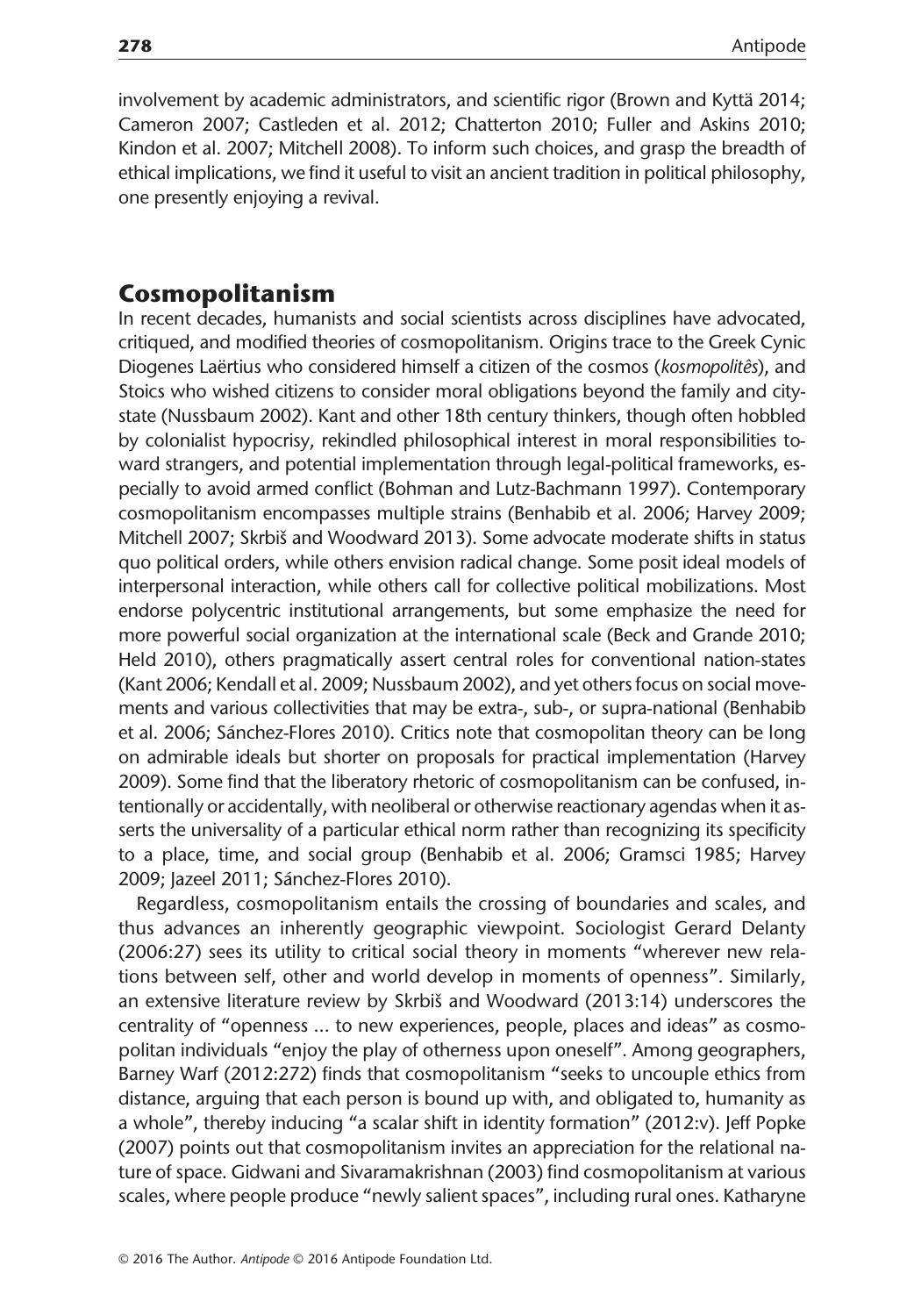Mitchell (2007:710) notes that the "seeds of revolution" are sown when "a sense of care and vulnerability is articulated" at intimate scales of cosmopolitan practice.

Potentially advancing the credibility of a rural cosmopolitanism, political theorist Mónica Judith Sánchez-Flores (2010) proposes that cosmopolitanism should not only increase our compassion toward unknown persons who are distant in space or social standing, but also toward children and non-human nature. She points out that biological research still struggles to understand the organism–environment interactions that shape evolution, and proposes that we replace the diachronic, sequential, and unilinear notion of time prevalent in Western liberalism with a synchronic notion of simultaneity, thereby recognizing a diversity of possible outcomes. She reminds us that raising children in an atmosphere of trust and well-being increases their lifelong capacity to replicate compassion and openness (Sánchez-Flores 2010). Similarly, in a widely cited essay, philosopher Martha Nussbaum (2002) argues for cosmopolitan innovation in education, particularly civics, ecology, and geography. With these broader cosmopolitan visions extending morality to future peoples and their socialecological environments, cosmopolitanism reveals itself as geographic not only in the terms of our society-space subdisciplinary tradition but also our human-environment one. The cosmopolitan position that we are responsible for others bears direct relevance to decisions about the stewardship of natural resources.

To wit, our case study demonstrates that a cosmopolitan ethos of engagement in a rural context can improve understanding among people ordinarily separated by spatialized social-ecological differences, prospects for longer term environmental sustainability, and the visionary potential of collaborative inquiry.

#### Knowledge to Action

To demonstrate these linkages, we consider the origins and evolution of the Maine Fishermen's<sup>1</sup> Forum, an annual event providing public venues for discussion of science and policy issues central to the survival of fishing-reliant families, business, and coastal communities in the northeastern US. Combining the experience of the authors, we have spent more than two centuries in fishing-related work, mostly in Maine, but also in nine other US states, Washington DC, and six other countries. Among us, we have close familiarity with more than 50 engaged research projects at least one year in duration, and hundreds of engaged projects, courses, policy initiatives, pilots, workshops, or other collaborations lasting less than one year. Our most immediate datasets include participant observation and audio-recorded interviews. Two or more authors attended each of the 40 annual meetings of the Fishermen's Forum, and the lead author took field notes at 11 Forums between 1999 and 2016. Five authors collected audio data at or about the Forum in 2015, including 28 audio-recorded interviews with key informants ranging from two minutes to an hour in length. Others contributed to development of the sampling frame or interview questions. Most recordings were initially organized into themes and excerpted to produce a Sea Grant-funded program broadcast on a communityowned radio station (Springuel 2015). The lead author then transcribed and coded 23 pages of selected radio program and interview data and produced a second iteration of themes, deriving all quoted material below from these transcripts.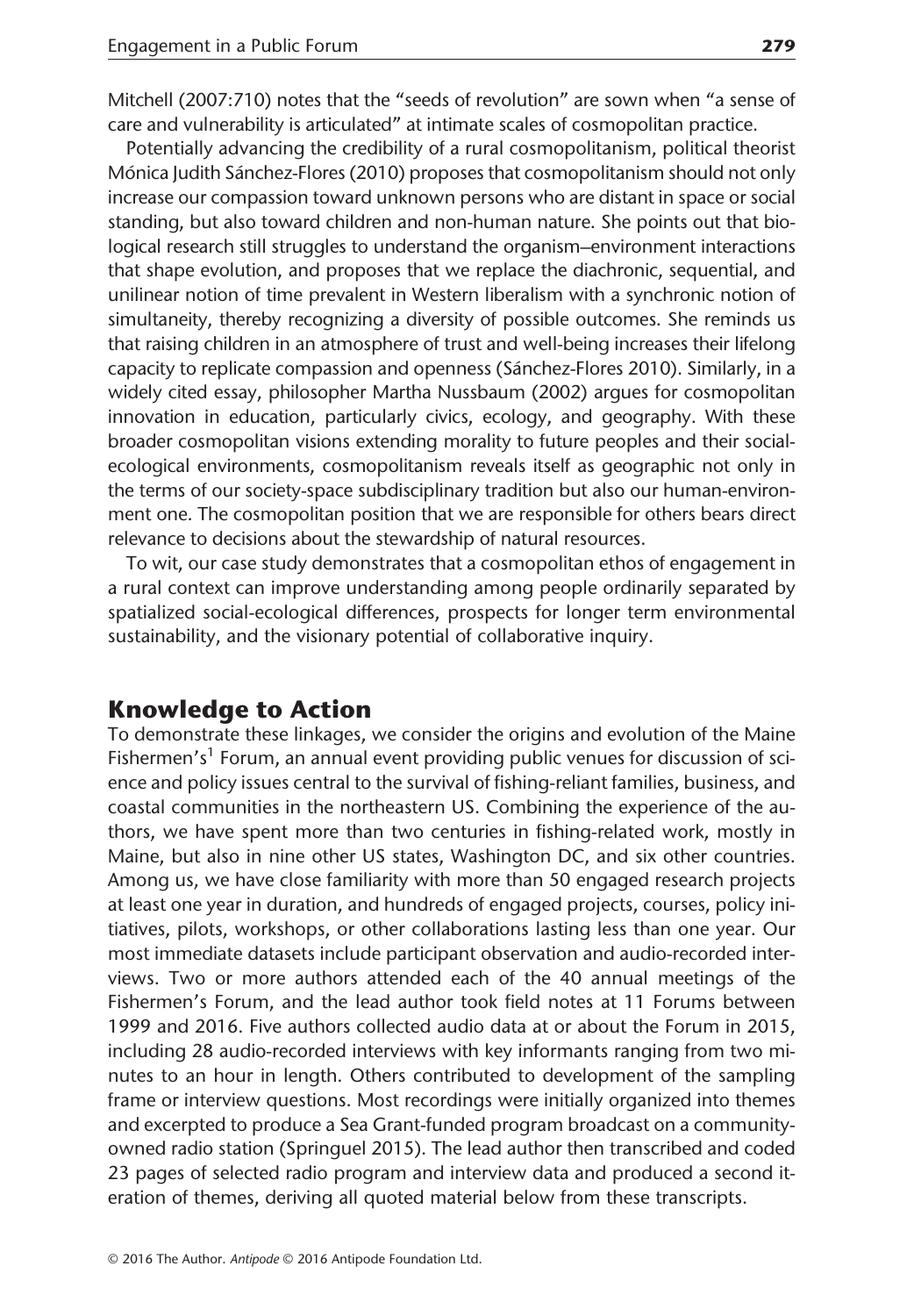Most of our authors have been involved with, or are current staff of, Maine Sea Grant. This is one of 33 university-based extension, research, and education programs located in US coastal states and funded by the US National Oceanic and Atmospheric Administration (NOAA), the federal agency tasked with managing marine, Great Lakes, and coastal resources. Congress modeled Sea Grant after the US land grant agricultural extension system in 1966, based on a proposal advanced by marine scientists, and riding national optimism about the ability of science to enhance economic development. Staff serve boundary spanning roles between science and policy, always maintaining ostensibly neutral positions as convenors, facilitators, communicators, and educators. Others among us have been involved in policy development and advocacy as government and non-profit organization staff.

#### Case Context

The state of Maine is adjacent to eastern Canada, with an area of about 92,000 km<sup>2</sup>. While its population of 1.3 million is growing, for two centuries the rate of growth has been lower than the national average. Its population density ranks at the top of the bottom quartile nationally, with 16.6 people per km<sup>2</sup>. More densely populated southern counties are only an hour or so from Boston, the nearest metropolitan population greater than one million. More rural northern and eastern counties are up to seven hours from Boston, only slighter farther from Montreal, and closer to Quebec. Among US states, Maine residents are the oldest and least racially diverse. Its balance of jurisdictional power has historically tilted toward localities, with a strong home rule law and with 90% of municipalities still holding annual town meetings founded on a 17th century legacy of direct democracy.

Although the state's economy is now predominantly service oriented, its cultural identity retains strong ties to natural resource-dependent industries of farming, forestry, and fishing, and the craftsmanship of small-scale manufacturing. About 8000 residents hold commercial fishing licenses, and several thousand more work as unlicensed crew. The vast majority of Maine fishing boats are smaller than 14 meters in length and are owner operated, with only one or two additional crew members. The dockside value of the state's commercial marine resource harvests exceeded US \$600 million in 2015, though that figure fluctuates annually with markets and species populations. Target species were highly diversified until the present century, but the vast majority of Maine harvesters now focus their efforts on lobster, with fewer targeting clams, scallops, herring, crabs, eels, worms, and other species. Tuna, shrimp and urchins were lucrative harvests in the past, but are now scarce. Harvests of groundfish<sup>2</sup> species are now extremely limited because they can include cod, which is severely depleted and thus heavily regulated. For most species, in most years, fishing success relies on close and prolonged observation of species behavior and associated ecological cycles. These phenomena can be highly localized, since the behavior of target species depends on multi-scalar interactions between ocean currents, bathymetric features, and riparian inputs, and corresponding behaviors of predator, prey, and competitor species. Different areas of the coast are radically different, ranging from flat, sandy benthos in the south, to dramatically contoured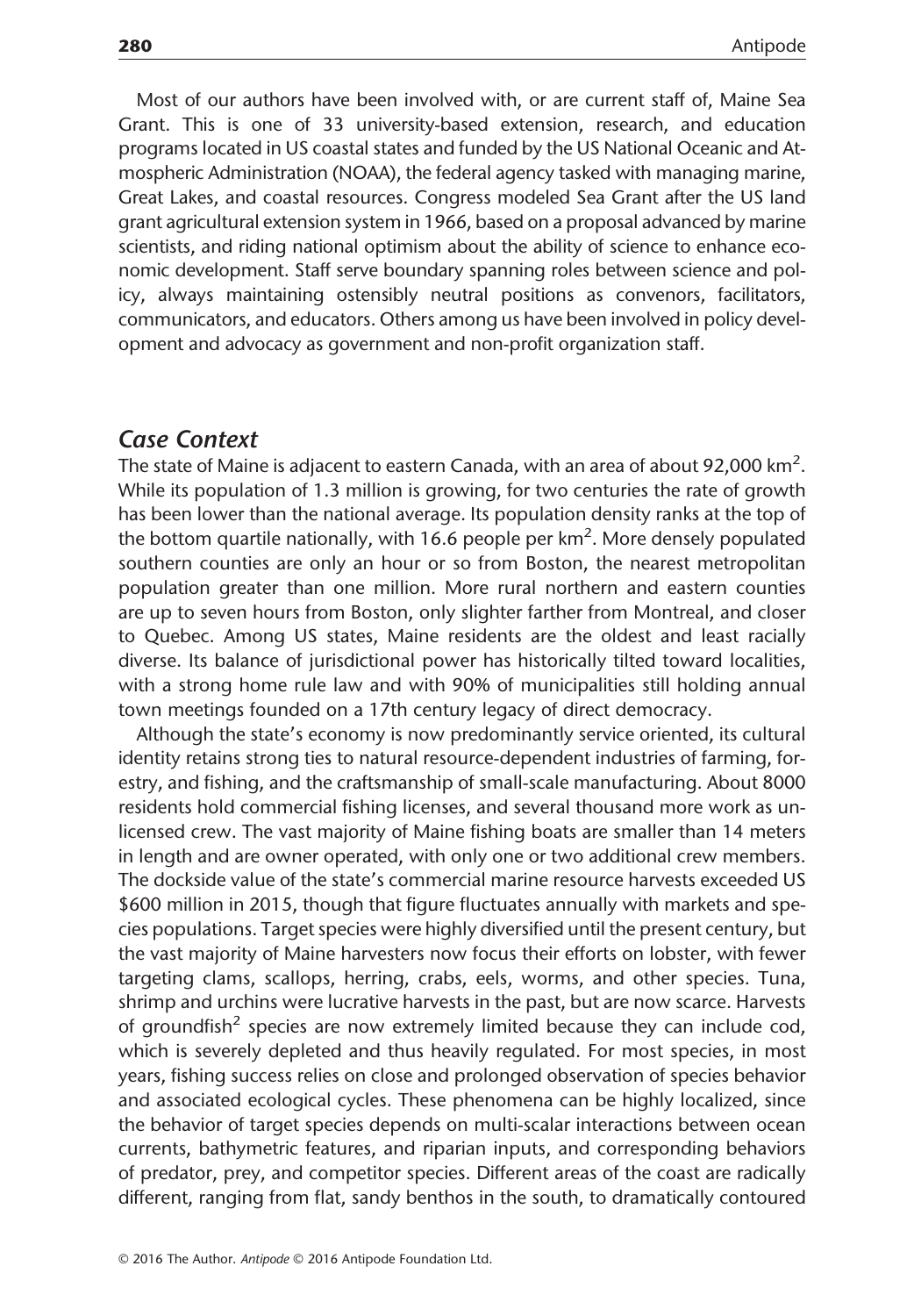rocky benthos in the east, with patchy variations along the intervening peninsulas. This biophysical complexity makes local knowledge valuable and fishermen therefore share their most precious fishing-related information with only a few close family members or friends (Brewer 2014a; Wilson et al. 2013).

#### Convening the Forum

In the early 1970s, two people met on a wharf at the end of a rural peninsula in eastern Maine, both awaiting passage on an island mailboat. Jim Wilson was an Assistant Professor at the flagship, land grant campus of the University of Maine. He had prior experience as a US Peace Corps volunteer and an economics degree from a midwestern land grant university with one of the longest-standing extension traditions. Robin Alden had suspended undergraduate studies at Yale, worked as a local newspaper reporter, then co-launched a state-wide fishing industry newspaper to address the gap between fishermen's knowledge and that of science and regulators.

Robin interviewed Jim for her paper and Jim subsequently recruited Robin to conduct field interviews on research projects funded by NOAA and Maine Sea Grant. The research involved local-level fishing industry networks and a nascent international policy initiative to limit commercial fishing licenses for the purposes of fishery conservation and economic capture of associated rents. At that time, the US and other coastal nations were poised to claim extended marine territories with the intentions of developing mineral resources, industrializing fisheries through bio-economic management, and protecting military interests (Brewer 2011; Galdorisi and Kaufman 2002). Jim and Robin were aware that Maine's fishing industry was acutely unprepared for an impending deluge of federal fishery regulation, and that emotions would run high. For example, at one island meeting, Jim had been threatened with armed violence for even soliciting opinions on license limits, which could threaten future livelihoods. Federal regulation of groundfishing, one of the most historically lucrative fisheries, had never been enforced, and many fishermen had never heard of NOAA.

A few years prior to the burgeoning of social science literatures on institutions and civil society, the pair developed an unpublished "VFW" theory. They posited that the national Veterans of Foreign Wars (VFW) organization succeeded as a powerful lobbying group because its ubiquitous local halls offered relaxed, social, clubtype environments for veterans and their families, where policy discussion was low key and secondary to recreation, but nonetheless mustered ample political capital across local to federal policy levels. Jim saw the principle in action at a fishing industry meeting a few hours south, sponsored by Rhode Island Sea Grant.

With these inspirations, Jim and Robin recruited a few supporters and organized the first Maine Fishermen's Forum to share their recent research findings in a series of panels and discussions with fishery managers, elected officials, scientists, extension staff, and fishing industry members. They located the meeting at a recently built resort hotel with discounted off-season overnight rates, adjacent to a widely known fishing port. Following this initial success, Sea Grant continued to host the meeting with Robin on staff until she returned to her newspaper. The Forum organizing group recognized that a less academic structure would be more productive,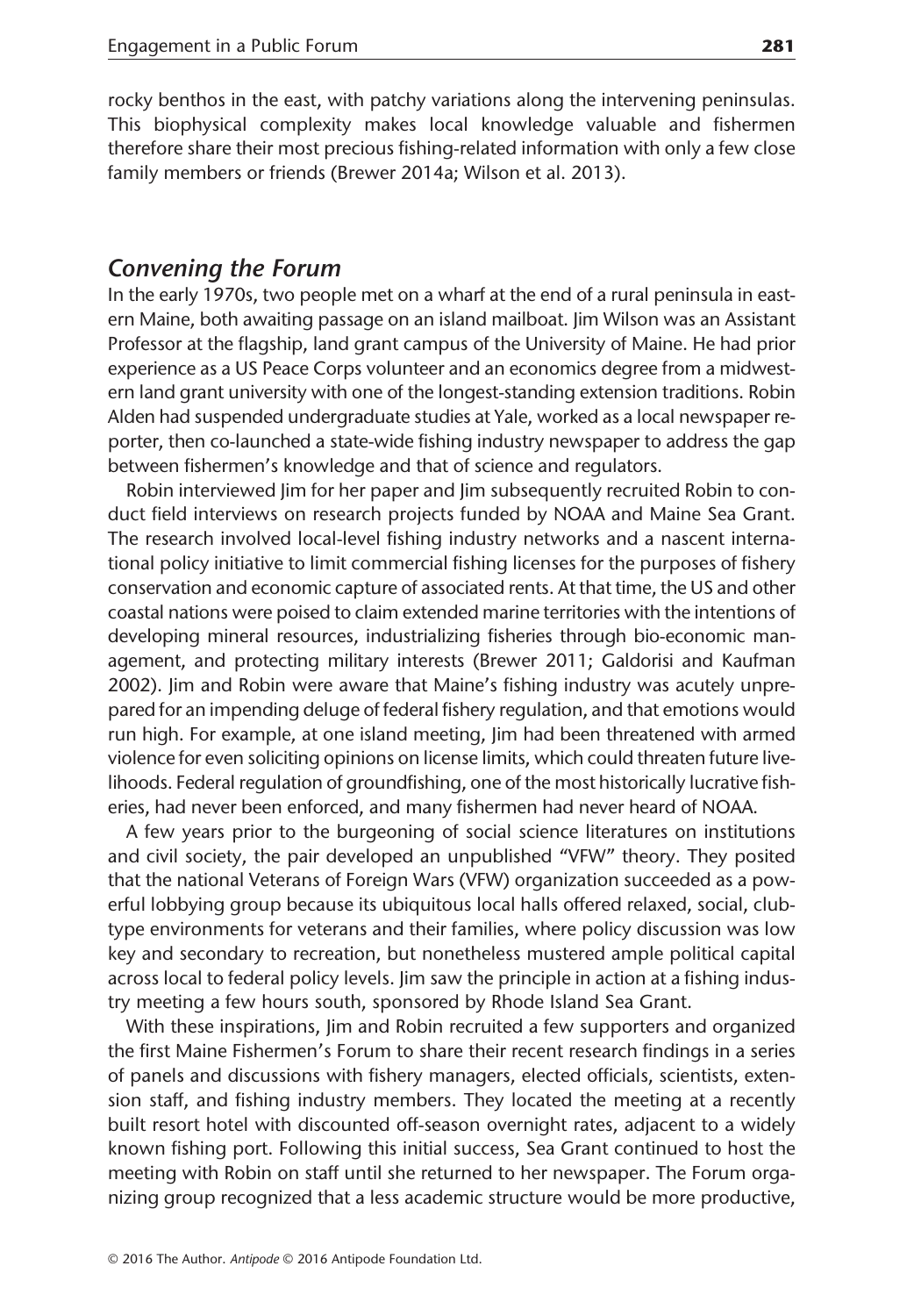and shifted the administration first to the newspaper, then to an independent board representing more than a dozen fishing-related organizations. To ensure financial stability, the board added a wildly popular trade show, and now funds a few seasonal staff members, generally members of fishing families. Forty years later, the Forum attracts roughly 4000 people a year, filling the resort and area hotels for two or three days. It boasts dozens of free seminars, panels, and discussions on emerging fishery issues, more than 100 vendors in the trade show, as well as marine safety and cooking workshops, a reception, two dinners, a dance, and children's activities. A live auction raises tens of thousands of dollars for college scholarships. Advance advertising is minimal as most of the industry knows of the perennial event through personal experience, word of mouth, or media coverage.

#### Attenuated Rural Relationships

From the beginning, Forum organizers scheduled the event at the cusp of late winter and early spring, when frequent storms make fishing difficult, and Mainers crave any escape from cabin fever. Despite profound changes in socio-spatial relations wrought by globalized food systems, life in rural fishing villages can be isolating. In the 1970s and 1980s, many boys quit high school to live and fish in their home harbors, perhaps leaving the county once or twice a year, and rarely leaving the state. Marine biophysical cycles dominated the daily and seasonal schedules of most coastal villagers, successful boat captains enjoyed social status, and their household members contributed paid or unpaid labor. Because of Maine's irregular coastline, an overland visit to a harbor visible across the water on a nearby peninsula could take more than an hour each way. Since then, improved public schools and social services, cheaper long distance phone service and air travel, inmigration and seasonal residents from out of state, service industry jobs for wives and neighbors, internationalized seafood markets, and the internet have expanded fishing industry horizons, and changed lifestyle expectations. In the 1980s, groundfishing profits soared with federal investment and growing markets. Heavy net trawls came into wide use, requiring larger boats and more crew. These could withstand stormy weather to spend several days at sea, filling large holds. Enterprising fishermen came to know others up and down the coast, as they occasionally visited other harbors to sell catch, buy or repair gear, or pick up crew, and as semi-public marine radio channels were the only available medium for business and personal communications at sea.

Now, groundfishing has largely vanished from Maine due to globalized seafood markets, climate change, and failed federal policy, with most other fisheries also in decline (Brewer 2013b). Lobster trapping has become the most reliable industry refuge, though warming waters pose serious risk of lobster disease and population collapse. As a result, the vast majority of fishermen work in pairs or threesomes on small day boats. They rarely interact with strangers on the water, since harborbased lobstering groups claim and defend local marine spaces (Brewer 2012a; Wilson et al. 2013). Cell phones have moved many communications from radios to private lines. The oral transmission of knowledge about marine navigation and fishing grounds has been partially replaced by sonar depth-finders and Global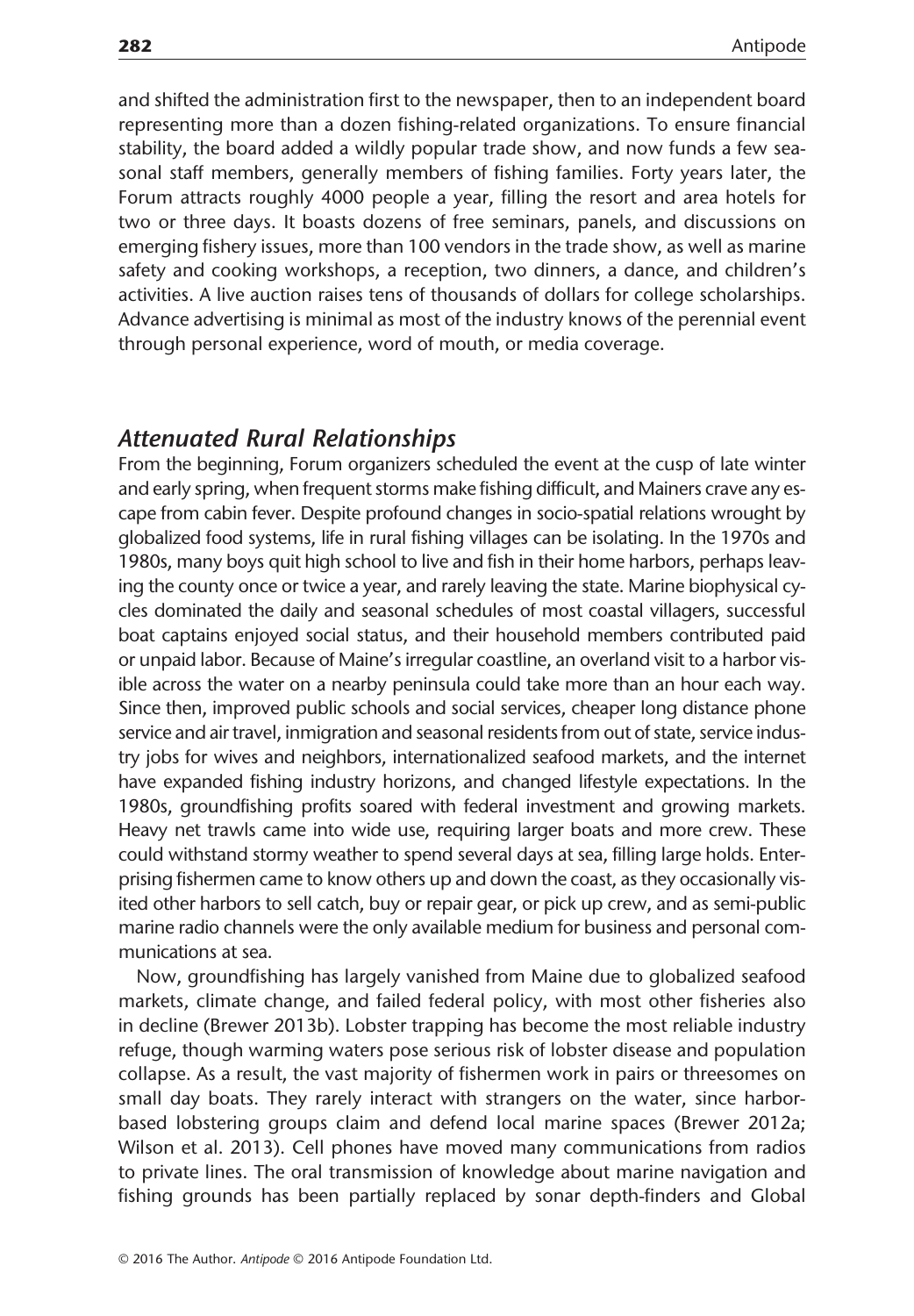Positioning Systems (Brewer 2012a). Fiberglass boats, mass-produced wire traps, and new engine technologies have replaced local barter exchange with a few large manufacturers. Fishermen are up well before dawn, work long hours in good weather, and have time to socialize in winter. By contrast, family and neighbors are more likely to work year-round office hours or the later hours of the summer hospitality industry, or move southward to more urban areas.

Regulatory changes since the 1970s now divide fishermen from one another in key respects. Management focuses on individual species, with limited predictive capacity of species assessments, and minimal attention to interspecies, or species-habitat relationships. Most federally managed fisheries now limit permits to those fishermen who recorded some minimum volume of landings in specified qualifying years, or require limited permits to be purchased on relatively unregulated markets, some selling for millions of dollars. By contrast, the state lobster fishery still allows young people to enter the fishery if they establish themselves as teenagers (Brewer 2012a). Over time, the costs of boats, fuel, labor, and shoreside access have risen. Given such uncertain returns on investment, it is difficult for young people or career changers to begin fishing, or for fishermen who once targeted multiple species to continue shifting effort. Partly for these reasons, the fishing industry has become older, more specialized, and less optimistic about the future of fishing. Inversely, as a few fisheries such as lobster and eels reap record profits, newer fishermen with no memory of larger catches and lower costs express perilous optimism. Neighbors and family members who previously shared common business interests find themselves factionalized over management issues, struggling to balance short-term personal profits with long-term industry sustainability (Brewer 2013b).

#### Doing "That Human Thing"

Many fishermen fear public speaking and the interpersonal negotiations of shoreside life. They become frustrated at the inscrutability of statistical fish population models that drive regulatory decisions, and deeply angry that technocratic regulatory procedure belies cherished notions of participatory democracy (Brewer 2013a). As a result, public hearings organized by fishery management agencies can devolve into adrenalin-riddled exercises in dysfunctional governance, shutting down possibilities for compromise or innovation. In stark contrast, the Fishermen's Forum offers a venue that is participatory, open, and accepting. One fisherman who has led a fishing industry group called the Forum "a neutral setting. There's no stress about it, you can just come. It's not a public hearing." Most scheduled sessions are organized by leaders of fishing industry groups, with others organized by NGOs, fishery managers, Sea Grant staff, or scientists. Some are structured as panels, with speakers seated at a front table or standing to display PowerPoint slides, but others are organized with chairs in a circle, offering equal time to all. The first Forum day usually addresses one broad topic in depth, with panels and facilitated break-out sessions that may produce an array of experiential knowledge, science and policy questions, or action items. Scheduled Forum speakers include industry members as well as scientists, public officials, and NGO staff, and most panels allow substantial time for audience questions, discussion, commentary,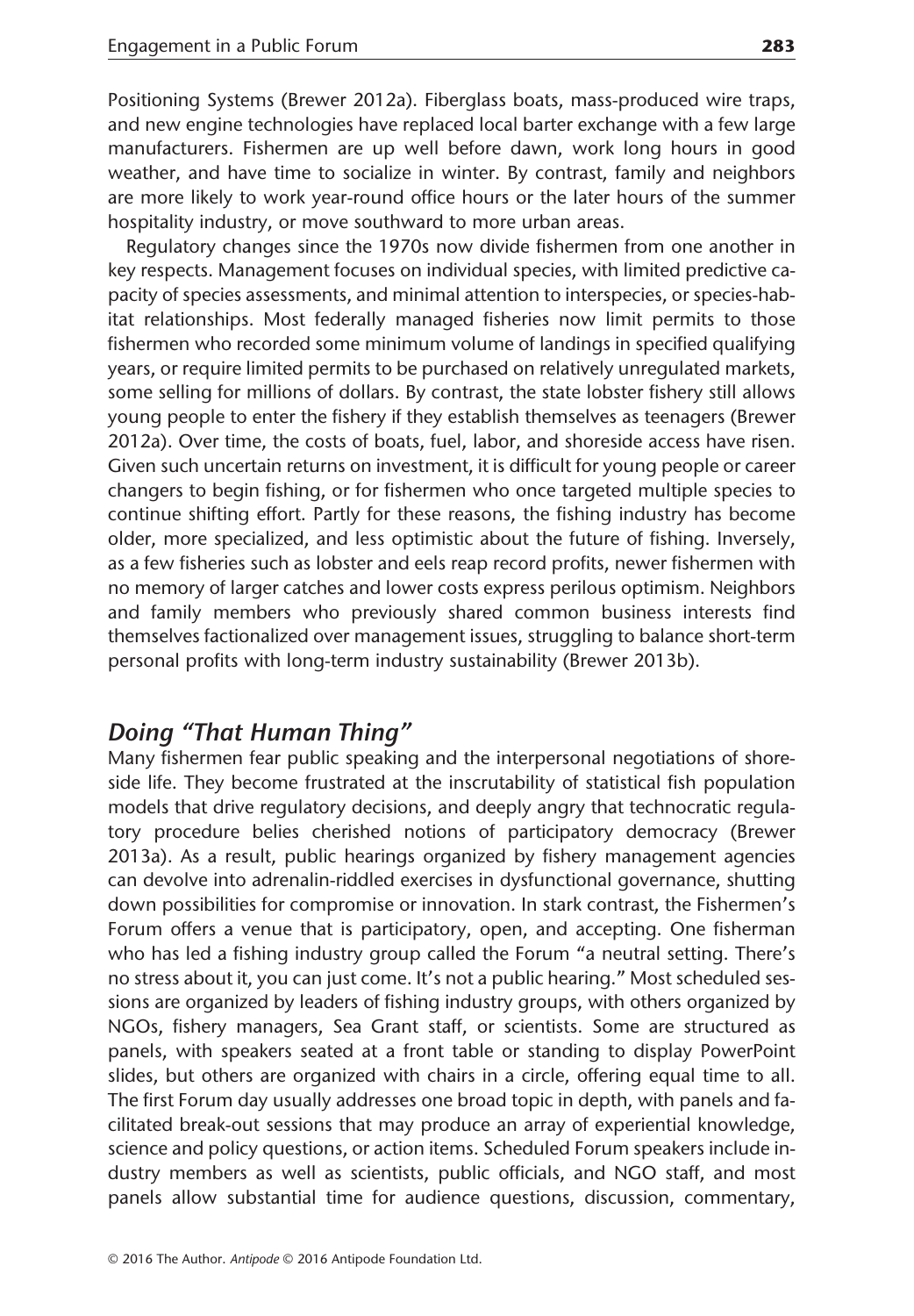and critique. Participants expect that any scientific, management, or industry position may be vigorously but respectfully challenged. Sessions are rarely designed to produce a consensus or decision; most aim to stimulate discussion and thought, and generate diverse input.

Conversations ebb and flow from scheduled sessions to the crowded resort bar, lounge areas, hallways, and private rooms. A non-profit staff member called it "drinking from the firehose" and noted that compared to the rest of the year, "you might see people drop their agenda". In this way, the Forum provides an essential conduit for the exchange of perspectives about innumerable fishing-related issues, creating a safe space for conversations that might otherwise be stymied by differences in home harbor, boat size, target species, gear, biological knowledge, or career stage. It is a working vacation, where people enjoy the give and take of novel perspectives. They gain insights about new gear, engines, markets, or marine science; identify allies for pending policy debates; meet prospective research collaborators; and trade "yarns" (stories). In one of the early years, someone reportedly swung from a chandelier. The auction coordinator recalls that in the course of friendly (and well lubricated) competition to raise scholarship funds, people have stripped off suspenders or dungarees for the highest bidder. Even resort staff consider these to be their favorite work days of the year.

The Forum helps build a sense of common identity and purpose. One Sea Grant director considered it the organization's most significant contribution to New England fisheries, noting that "[b]efore that, fishermen didn't think of themselves as an industry" (Schmitt 2015). If so, however, this is an industry shaped by a range of priorities. Boat owners find themselves on equitably moderated speaker panels with environmentalists, public officials, and scientists. Their children swim together and share pizza. Among many stories, one is particularly moving. In the 1970s and 1980s, two brothers from eastern Maine had been lobstering offshore from a 44 foot, Maine-built, wooden boat. They would see huge corporate-owned steel groundfish trawlers from the urban port of Portland in southern Maine. In rough weather, these contacts became precious. Whereas the brothers were acutely vulnerable to the pummeling waves, the large boats were safe, and could stay out fishing longer by rotating exhausted crew.

We knew [those captains] … They were like uncles to us. We were off there in our 44 Stanley, getting the tar beat out of us, and those guys kind of looked out for us. You know, they were always out. But we knew them as voices on the radio. Some of them we never saw face to face. So years later I'm here [at the Forum], talking to … folks you hadn't seen in a while. And there's this older fella. He came over, he said "Brian Robbins", and I said "yeah", and he said, "Dick Jellison". Well he was … skipper on those draggers for years. A voice … in the gale of wind. You thought you were in a mess, but you could talk to Dick on the radio, and even though he was 100 miles away from you, it just made you feel better about [trails off]. And that was Dick! He came over to see me! And here at the Forum! And that was the kind of thing that if it hadn't been for this, it wouldn't have happened.

An unspoken irony is that because they piloted dramatically different fishing operations, these two captains would be expected to voice opposing positions on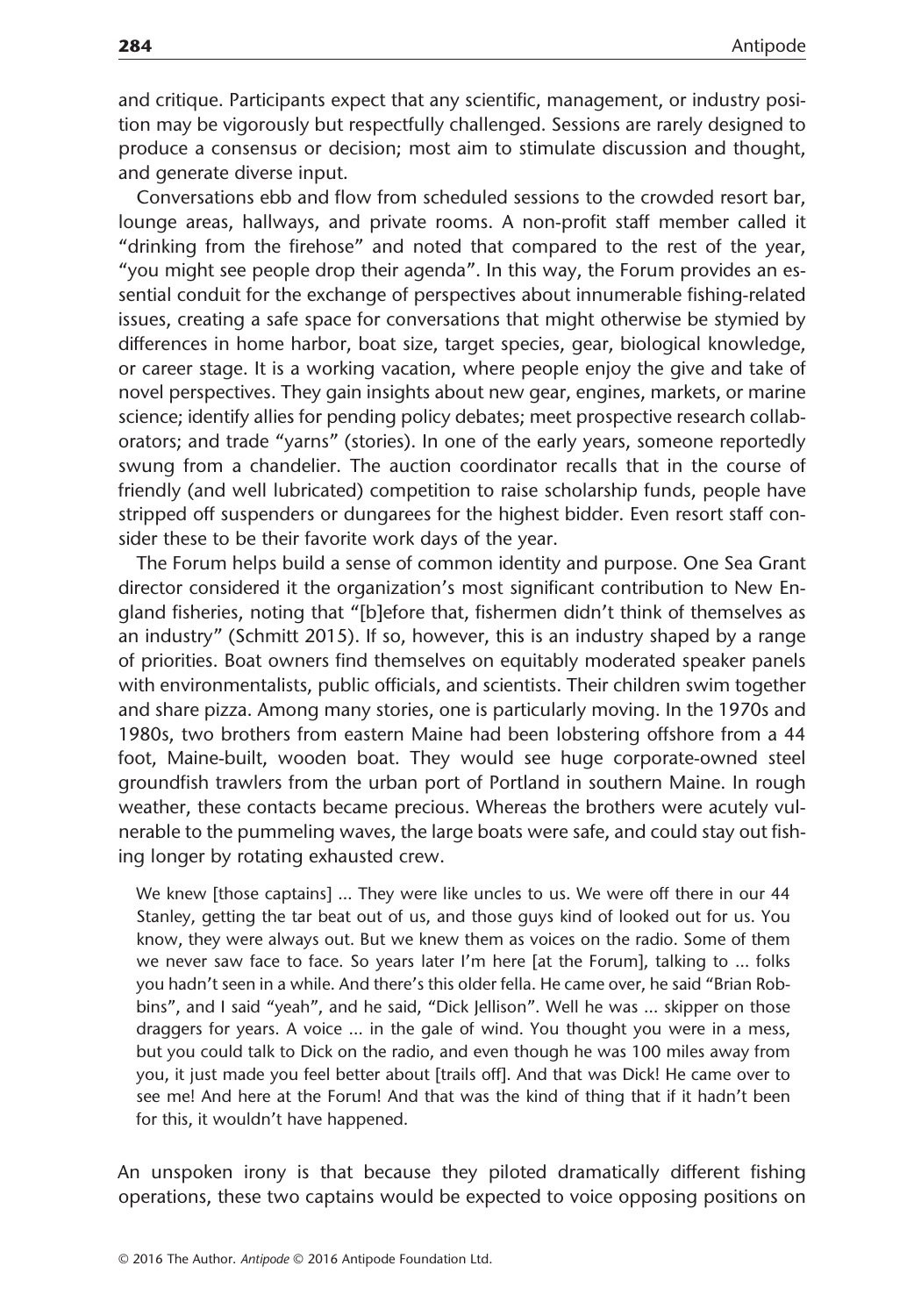a range of fishery management issues, ones that could eventually make or break either of their operations (Brewer 2013b, 2014b; Wilson et al. 2013). For all those years, each remembered a more important relationship founded on mortal fear so vivid it remained unnamed even decades later. As Robin explained, such conversations at the Forum open minds:

Often those other people, and those other points of view, are abstractions. You hear them, you read them in the paper … At the Forum, all of a sudden that person is another human being. They may have their kids in tow. They may be sitting at the bar with you. And so you start to do that human thing of learning that this is another person who for some reason has this outrageous idea that you disagree with, and you start this process of learning to understand each other.

When people expose unexpected vulnerabilities to one another, they open possibilities for recognition, compassion and care. The result can be new appreciation for policy positions once perceived as intolerable. This imbrication of civic deliberation with affect becomes a leverage point for coalition-building. Alliances forged in emotional honesty can advance powerful political messages.

### Scholarship and Visioning

The Forum has also helped shift the course of fisheries knowledge, and assumptions about its production. It is not the only effort aiding new relationships across scientists and harvesters, but it is one that has become a touchstone. As in many areas of natural resource governance, many thoughtful and experienced observers of fisheries management believe that solutions to challenging problems require closer information sharing between harvesters and scientists (Bavinck et al. 2013). Biologists initially attended skeptically, dismissing first-hand observations of fishermen as unimportant or false. While some social scientists already conduct fieldwork in ways that invite fishing industry input, natural scientists are historically trained to dismiss non-academic viewpoints as "anecdotal". Through Forum interactions, many have found that while scientific and fishing observations differ in spatial scale, they can be mutually informative. They thus caveat presentations about "our evidence" or "findings in this study" rather than presuming some monopoly on truth. They enable critique by answering questions about their methodologies and assumptions in accessible language. Despite having no familiarity with social science concepts of reflexivity, they become more aware that even the most ostensibly quantifiable information is a product of its material and social context. Scientists and students now come from more than a dozen colleges and research organizations, one scientist calling it "the single best place to network with the fishing industry". Likewise, fishermen have become more curious about research, and more respectful of ecological limits. As a scalloper said:

It's interesting to see how reproduction and all that stuff actually works, which is something I never really even considered that much. I see what comes up on deck, and I think I know what goes on, but I don't actually know that much about the reproduction of the different species … It helps you plan your fishery to make it sustainable in the future.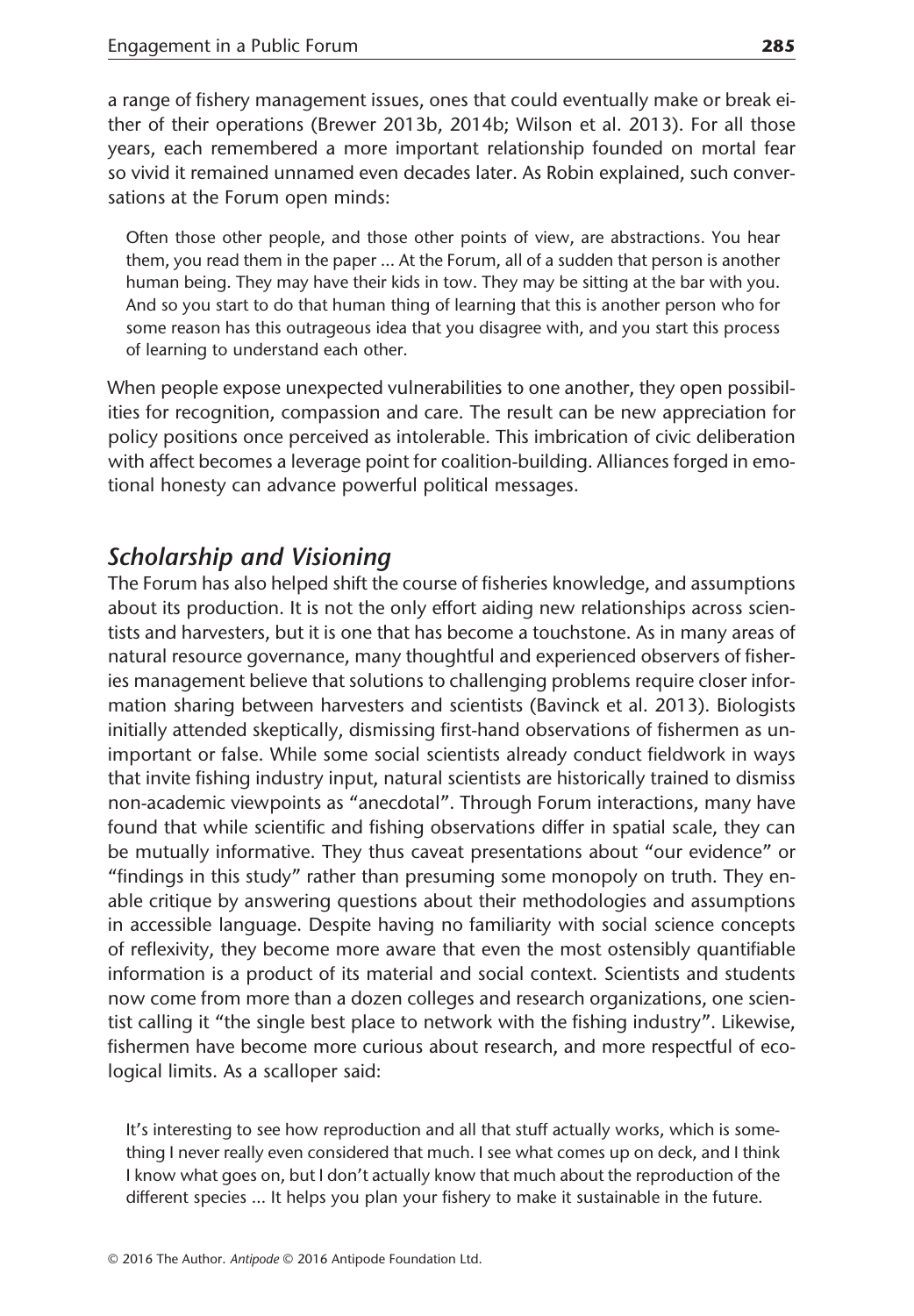While most organized advocacy groups concerned with either the business or conservation aspects of fishery management seek fairly pragmatic policy goals, the Forum has also supported more transformative efforts. A fundamental struggle in fisheries policy is to balance personal versus shared interests, and shorter and longer term decision horizons. The Forum makes collective, long-term visioning more feasible, and has facilitated numerous projects, programs, and organizations with this purpose. Partly by providing more fluid, imaginative discourse than any governmental meeting, and a more diverse audience than any blowy day fish house gripe session, the annual event hastens conversations that might otherwise stall in impasse or entropy. At the Forum, plans evolved to establish a seafood display auction as a public–private partnership, transforming the region's finfish markets by raising product quality, increasing profits, and attracting processing plants (Brewer 2014a; Kaplan 2000). Shrimpers embraced gear modifications and repeatedly rejected entry limits, thereby prioritizing equity of access. Lobsterfishermen collaborated with legislators and scientists to decentralize state management with voting mechanisms for gear restrictions and entry limits, and have slowed fishery consolidation (Brewer 2012b). Scallopers reversed a species decline and also established a decentralized co-management mechanism in cooperation with state managers and Robin's non-profit organization. Clammers overcame a legacy of marginalization to convene now-annual state-wide meetings at the Forum and expand innovative experiments in conservation and management. Despite a relatively short history plagued by gold-rush profits and belated regulatory controls, the elver (juvenile eel) fishery countered the prospect of statewide closure by meeting at the Forum to develop communication networks and regulatory options. Groundfishermen have repeatedly called for alternative governance structures to prevent capitalized firms from extinguishing the local spawning populations that can support owner-operators (Brewer 2013b). Although the number of women on fishing boats has increased only slowly, many women have taken on roles of leadership and authority at the Forum. On the other hand, laborers at seafood processing plants and fishing crew have made minimal headway at the Forum, and in fisheries management generally.

The most notable of these efforts also required innumerable conversations in many other venues and may not have begun at the Forum, but compared with other arenas, the Forum attracts a broader range of potential supporters and critics, where new ideas can be generated more collectively, explored more iteratively, and tested more rigorously, with a stronger sense of possibility and momentum. With a diversified<sup>3</sup> and inquisitive audience, it becomes difficult to dismiss any proposal as too radical, visionary, timid, or unrealistic. Although state agency staff did not attend the first Forum, they now appreciate the opportunity for mutually informative and broad-ranging exchange. As one said: "We think all year long about what topics would be the best to roll out at the Forum—what opportunity this presents to get a dialogue going".

#### Institutionalizing Openness

The Fishermen's Forum is an unusually long and loosely structured collaboration between scholars and non-scholars. These roles have evolved over time through multiple iterations of trial and error, informed more by experience than any formal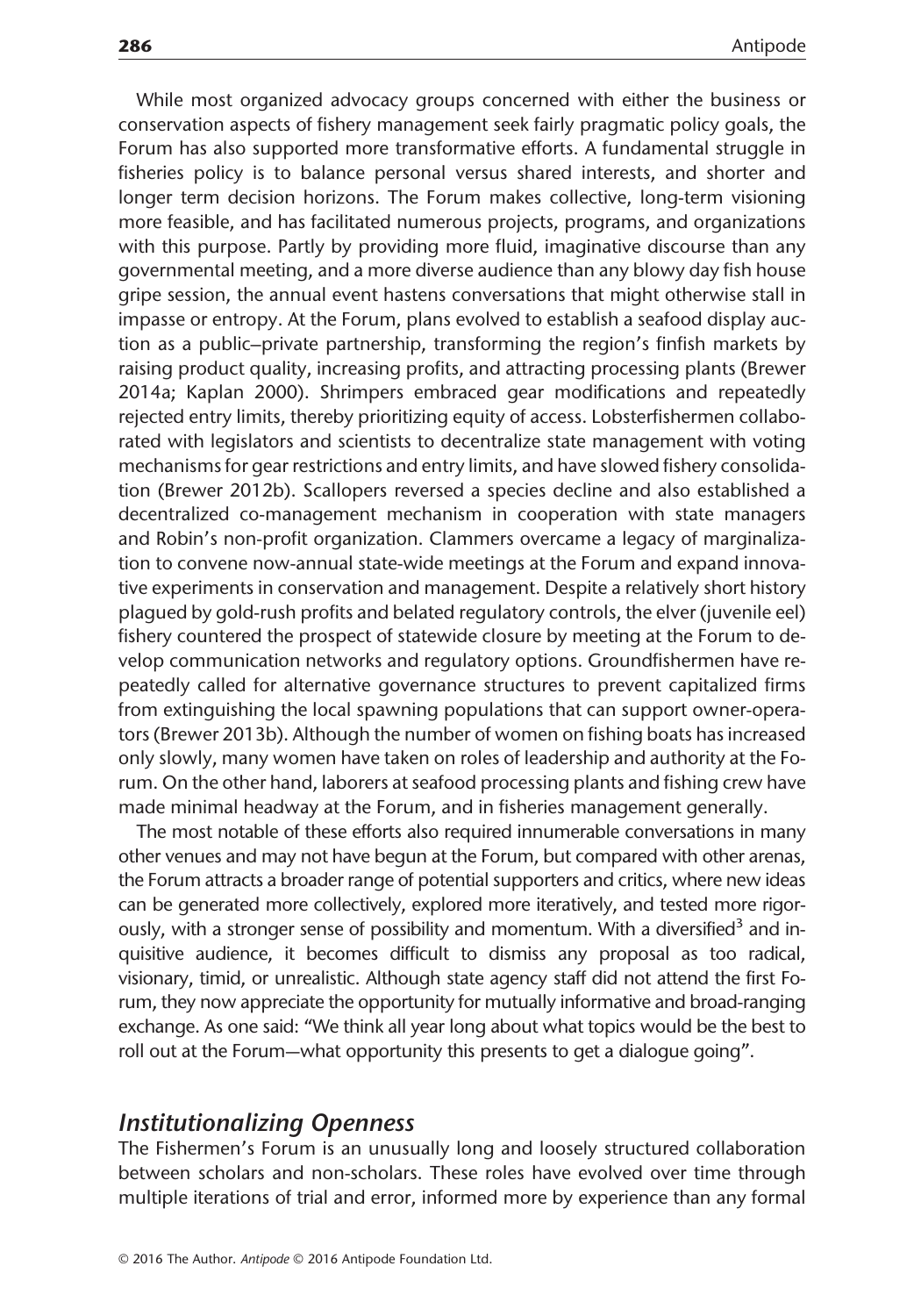guidelines for academic–community partnerships. Key successes have been incremental, guided by longer-term vision, but always adaptive. The university passed along the organizational responsibilities because faculty and administrators realized their own expertise could not respond sufficiently to constant shifts in marine policy and seafood markets. The Forum took on a life of its own as Robin eventually passed on her roles with the Forum and newspaper, was appointed state Commissioner of Marine Resources, then became founder-director of a non-profit organization that facilitates the sharing of management responsibility between natural resource users and government in co-management. Jim recently retired from the university, having earned an international reputation for his research on environ-

mental governance, and an abundance of prestigious publications and grants. A surprising number of people have attended every one of the 40 Forums, and it feels like old home week to many more. This longevity provides a strong sense of continuity, where past experience is not a historical relic, but a source of learning for evolving livelihoods. It is not a bilateral university–community relationship, but a polycentric network, with academic organizations among its many nodes, alongside non-profit groups of various stripes, businesses of all sizes, and multiple levels of government (Brewer 2013c). Unlike "stakeholders" at regulatory hearings, people are expected to speak for themselves, not for their employers. Most researchers do not conduct formalized data collection at the Forum, but use the venue for relationship building, absorbing perspectives that can stimulate new research questions or reframe data interpretation. This is not one-stop shopping, but a personal–professional investment with uncertain payoffs. It is a time for listening and probing, opening boxes rather than closing them. Many non-scholars use the occasion to familiarize themselves with individual scientists and research areas, making decisions about if and how to engage in the future. When NOAA offers funding for fishery-collaborative research, the Forum is a leading place for the exploration of shared interests, and discussion of project findings. Although some business and advocacy groups use the venue to posture on polarized issues, and some government staff use it to demonstrate their responsiveness to constituents, the prevalence of surprise challenges such discursive positions and many attendees instead use the time to reconnect their professional missions and personal values, a bit like a vocational retreat.

Despite this lack of agreed-upon structure in scholar–community relations, or perhaps because of it, the Forum provides a diversified flow of information that can inform the flourishing and growth of other engagements. It is now one of numerous long-term involvements that have stimulated more formal institutional commitments among faculty and administration. The University of Maine School of Marine Sciences now considers public engagement explicitly in hiring and tenure decisions. They and others on campus have discovered the literature on knowledge-to-action networks, and have leveraged it to obtain increasingly large grants. This is especially significant at a time when the state university system is being targeted by a governor with unprecedented determination to cut public programs and repurpose higher education. On most campuses today, an untenured professor investing the quantities of time Jim devoted to engagement would likely encounter difficulties in the tenure process, as quantitative expectations for publications and teaching have risen. At every turn, new faculty must be strategic in producing short-term deliverables with clear documentation in a dossier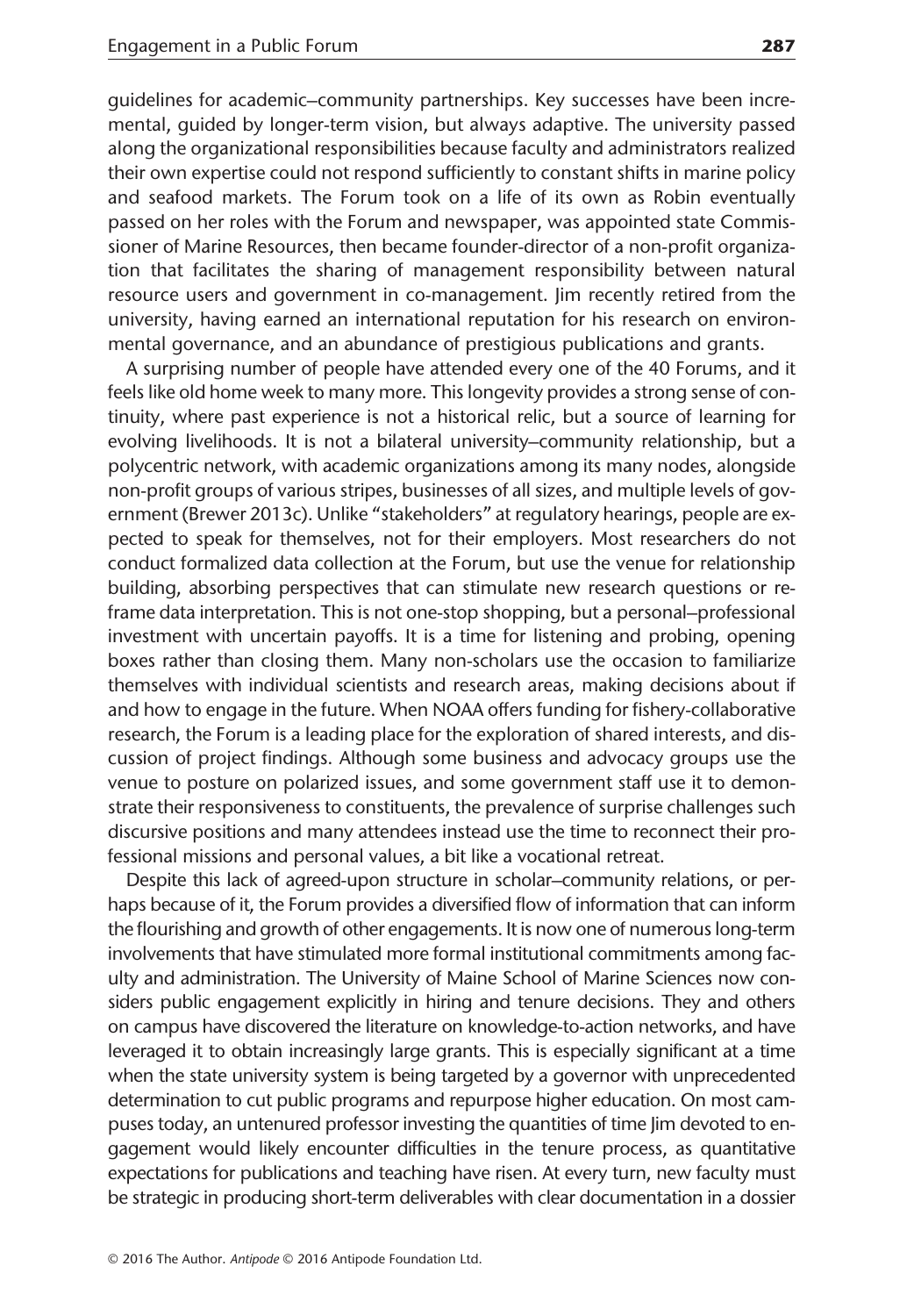tailored to the anticipated tenure committee. Admittedly, this can improve transparency and accountability in personnel decisions, but by contrast, the most intellectually fascinating ideas emerging from Jim's public engagements, focused around learning and the role of information in environmental governance, increasingly drew him away from the conventions of his home discipline of economics and into high-visibility, crossdisciplinary collaborations with long payoff periods.

The Forum and its continued influence throughout Robin's subsequent career helped establish norms of participatory governance that now extend beyond the state. A series of parallel legal, regulatory, and procedural changes have fostered a state marine policy arena in which marine harvesters expect opportunities for substantive, public discussion, well prior to any regulatory notice-and-comment period (Brewer 2013a; Johnson and Zydlewski 2012). When scholars weigh in on fishery-related issues, the public expects them to do so in a way that is accessible and explanatory, fully deploying our skills as educators and servants as well as researchers. When Jim's students and close colleagues or Robin's current and former staff become involved with groups and processes outside the state, they bring ideas about co-management that NOAA now recognizes as Maine grown. There are other projects and organizations that also promote this orientation, but the Forum reminds fellow travelers that we are not alone in this. Without the annual event, it would be easier to fall into technocratic assumptions that otherwise predominate in marine governance, abandoning commitments to open deliberation and transformative visioning.

#### Conclusion

The Maine Fishermen's Forum is driven by an enduring ethos of problem-solving, collaborative inquiry, and capacity building, rather than any particular methodological convention, engaged or otherwise. It blurs scholarly distinctions among research, service, and teaching; technocratic distinctions between the making and use of knowledge; and socio-ecological distinctions between fishing industry subgroups. It overcomes the isolation of rural fishing livelihoods in an era of globalization and neoliberalism, and encourages openness to care and pleasure across difference. Partly due to the foresightedness of early organizers, the gathering supports deliberation across a range of pragmatic and transformative policy positions, and thereby hastens the development of coalitions and long-term visioning.

Industry members take leading roles in determining the event format and topical content, and find themselves repeatedly challenged to consider alternate viewpoints on issues of equity and stewardship. Scholars play key roles, but on equal footing with non-scholars. They are particularly effective when they abandon the postures of academic debate, and adopt decentralized leadership styles that more closely resemble the humble posture of community organizing, quietly supporting the self-education of others. Although some might not embrace the label of activist, they nonetheless promote transformative change, forging clearer ties between scientific and civic knowledges than is possible in classroom lectures or journal articles.

The Forum demonstrates an extension of cosmopolitanism to rural contexts, a recurring moment of hope in the face of globalized and technocratically managed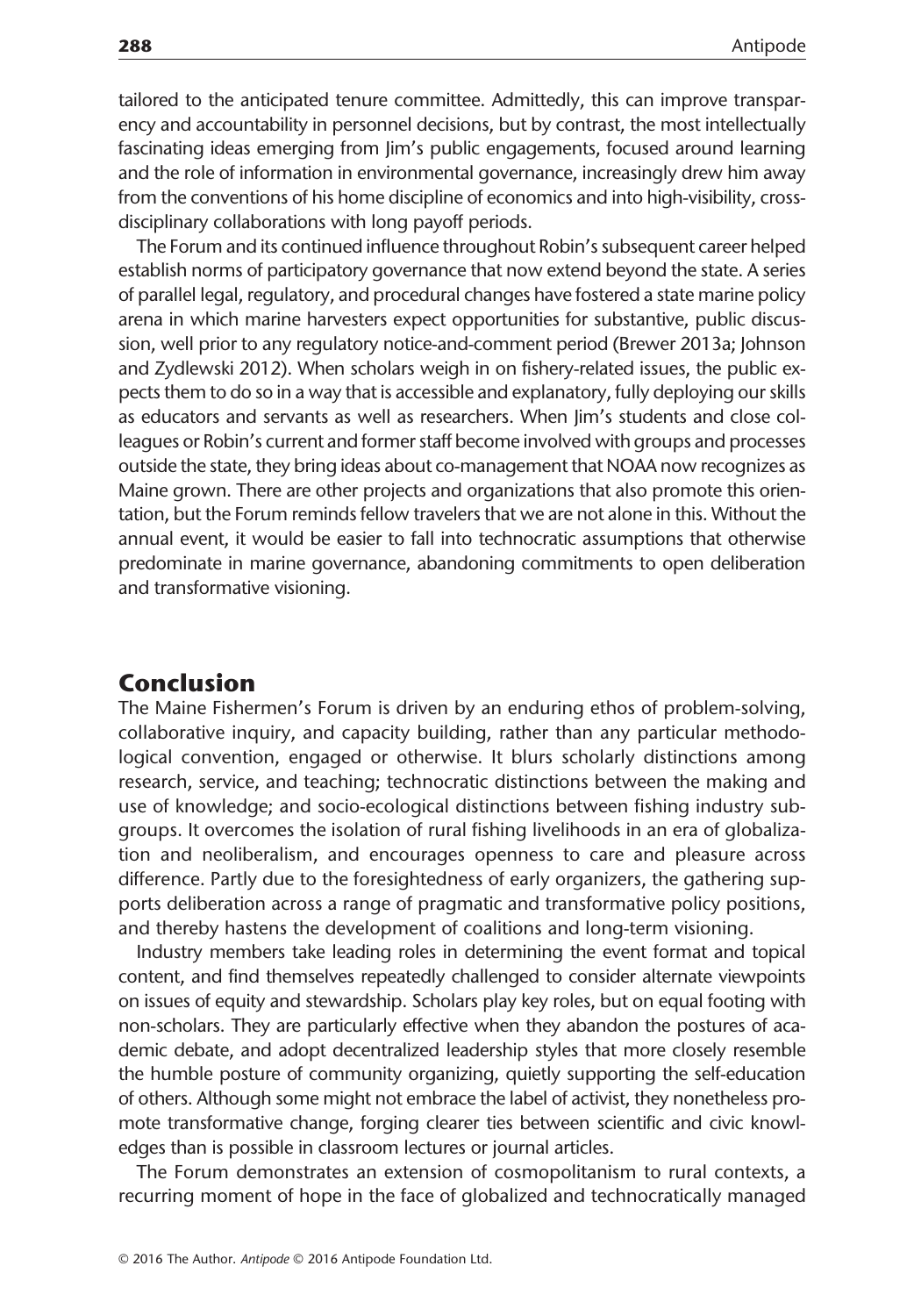food systems. It engenders not only openness to the insights gleaned in conversation with strangers, but normalizes inclinations toward the stewardship of environmental resources for future generations. Over time, it has become an important locus for the building of engaged partnerships across broader non-profit, private, and governmental arenas. Dozens of other fisheries-related groups have since incorporated linked purposes into their missions, but the annual meeting remains an anchor, like a perpetual family reunion, replete with feuds, allegiances, pleasures, and unending opportunities for growth—for individuals and collectivities of colearners. This legacy suggests that a central value of engagement may be in inviting scholars and non-scholars to entertain an array of alternate possible futures, ones enriched by broadened consciousness of publics we might otherwise dismiss. Scholars can support such visioning not only by undertaking formal partnerships, but as interactive participants in informal and robustly egalitarian modes of inquiry, enacting cosmopolitanism as both ethic and practice. Admittedly, we cannot trace direct causality between such efforts and the pace of university budget cuts. But the more diverse publics perceive collective benefits of various scholarly endeavors beyond the classroom, the more we might protect and revitalize our broader civic mission.

### Acknowledgements

We owe sincere thanks to many project partners for their patience and trust, and to colleagues and administrators who appreciate the tensions between conventional and engaged scholarship. Thank you to Jeff Popke for commenting on an early version of this paper, and to anonymous reviewers for their helpful critiques, insights, and suggestions.

### Endnotes

 $1$  It is difficult to avoid the gender-biased term "fisherman" when discussing New England fisheries. Although the number of women who fish is increasing, the overwhelming majority wish to be identified as fishermen. Apparent alternatives include fisher and fisherfolk. In New England, a fisher is a widely detested mammal that frequently kills housecats. Fisherfolk can be useful in the plural, but has no singular form.<br><sup>2</sup> Groundfish are finfish that live on or near the sea floor.

 $3$  There are limits to the Forum's diversity. Since its inception, women have made great strides as industry organizers, policy professionals, and crew, but fewer have become boat captains. The few brown-skinned crew and seafood-processing workers have never attended the Forum in noticeable numbers. Heteronormativity clearly predominates, but is not universal. Nonetheless, the Forum is the most diversified fishery event in the state in terms of the age, home port, target species, boat size, gear type, capital access, and management priorities of participants.

#### References

- Bacon C, de Vuono-Powell S, Frampton M L, LoPresti T and Pannu C (2013) Introduction to empowered partnerships: Community-based participatory action research for environmental justice. Environmental Justice 6(1):1–8
- Balazs C L and Morello-Frosch R (2013) The three "r"s: How community-based participatory research strengthens the rigor, relevance, and reach of science. *Environmental Justice* 6(1):9–16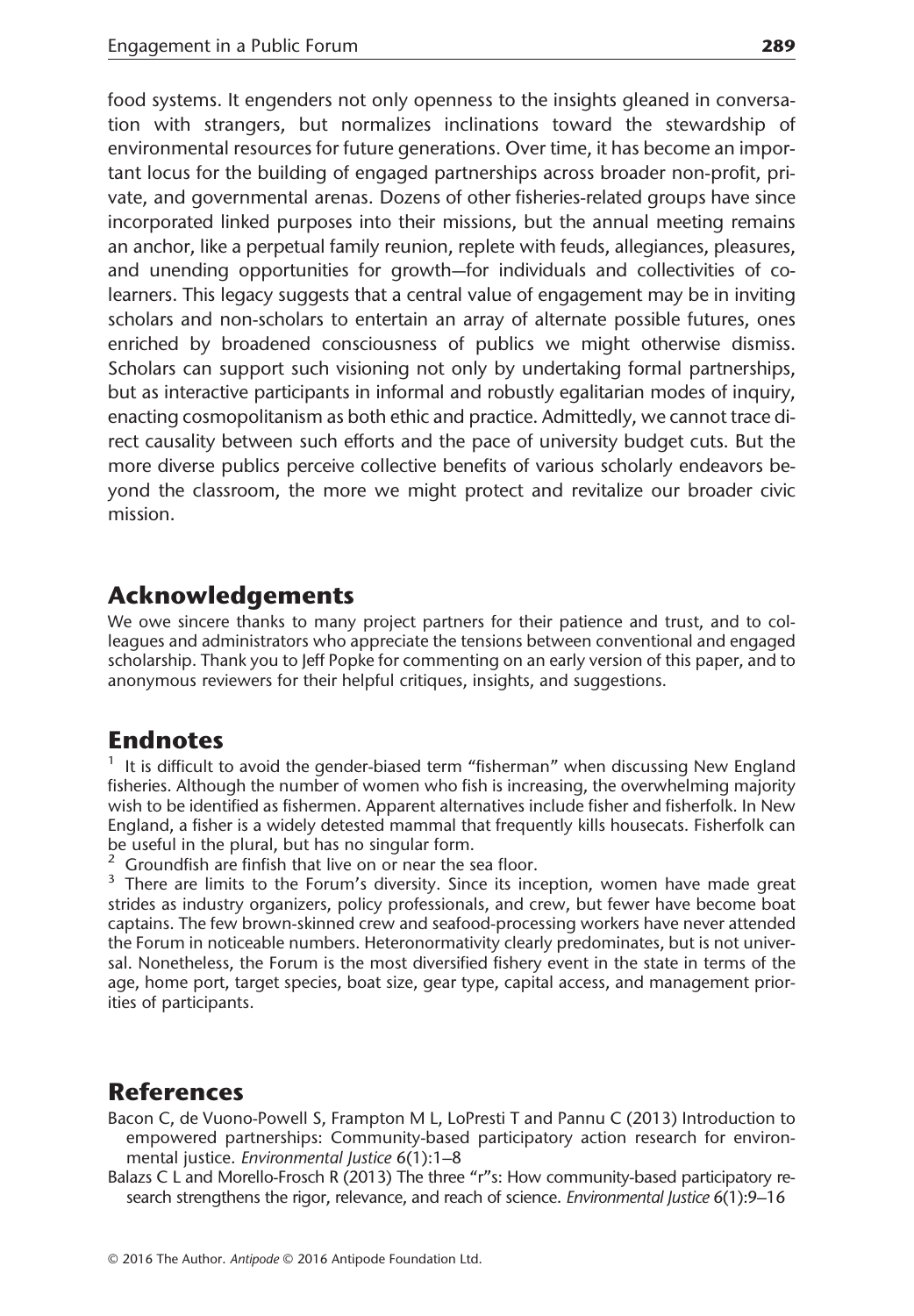- Ball S J (2012) Performativity, commodification and commitment: An I-Spy quide to the neoliberal university. British Journal of Educational Studies 60(1):17–28
- Batterbury S (2015) Doing political ecology inside and outside the academy. In R L Bryant (ed) The International Handbook of Political Ecology (pp 27–43). London: Edward Elgar
- Bavinck M, Chuenpagdee R, Jentoft S and Kooiman J (eds) (2013) Governability of Fisheries and Aquaculture: Theory and Applications. Dordrecht: Springer
- Beck U and Grande E (2010) Varieties of second modernity: The cosmopolitan turn in social and political theory and research. British Journal of Sociology 61(3):409–443
- Benhabib S, Waldron J, Honig B, Kymlicka W and Post R (2006) Another Cosmopolitanism. Oxford: Oxford University Press
- Benton S L and Cashin W E (2014) Student ratings of instruction in college and university courses. In M B Paulsen (ed) Higher Education: Handbook of Theory and Research (pp 279–326). Dordrecht: Springer
- Blackstock K, Dinnie L, Dilley R, Marshall K, Dunglinson J, Trench H, Harper K, Finan K, MacPherson J, Johnston E and Griffin A (2015) Participatory research to influence participatory governance: Managing relationships with planners. Area 47(3):254–260
- Bohman J and Lutz-Bachmann M (eds) (1997) Perpetual Peace: Essays on Kant's Cosmopolitan Ideal. Cambridge: MIT Press
- Brewer J F (2011) Paper fish and policy conflict: Catch shares and ecosystem-based management in Maine's groundfishery. Ecology and Society 16(1). [http://www.ecologyandsociety.](http://www.ecologyandsociety.org/vol16/iss1/art15/) [org/vol16/iss1/art15/](http://www.ecologyandsociety.org/vol16/iss1/art15/) (last accessed 7 June 2016)
- Brewer J F (2012a) Don't fence me in: Boundaries, policy, and deliberation in Maine's lobster commons. Annals of the American Association of Geographers 102(2):383–402
- Brewer J F (2012b) Revisiting Maine's lobster commons: Rescaling political subjects. International Journal of the Commons 6(2):319–343
- Brewer J F (2013a) From personal experience to public participation: Social learning at the community fisheries action roundtable. Environmental Management 52(2):321–334
- Brewer J F (2013b) Making an environmental market, unmaking adaptive capacity: Species commodification in the New England groundfishery. Geoforum 50:172–181
- Brewer J F (2013c) Toward a publicly engaged geography: Polycentric and iterated research. Southeastern Geographer 53(3):328–347
- Brewer J F (2014a) Harvesting a knowledge commons: Collective action, transparency, and innovation at the Portland Fish Exchange. International Journal of the Commons 8(1):155–178
- Brewer J F (2014b) Hog Daddy and the walls of steel: Catch shares and ecosystem change in the New England groundfishery. Society and Natural Resources 27(7):724–741
- Brown T, Goodman J and Yasukawa K (2010) Academic casualization in Australia: Class divisions in the university. Journal of Industrial Relations 52(2):169–182
- Brown G and Kyttä M (2014) Key issues and research priorities for public participation GIS (PPGIS): A synthesis based on empirical research. Applied Geography 46:122–136
- Cahill C (2007) The personal is political: Developing new subjectivities through participatory action research. Gender, Place and Culture 14(3):267–292
- Cahill C, Sultana F and Pain R (2015) Participatory ethics: Politics, practices, institutions. ACME 6(3):304–318
- Cameron J (2007) Linking participatory action to research: Institutional challenges. In S Kindon, R Pain and M Kesby (eds) Participatory Action Research Approaches and Methods: Connecting People, Participation, and Place (pp 206–215). London: Routledge
- Cameron J and Gibson K (2005) Participatory action research in a poststructuralist vein. Geoforum 36(3):315–331
- Carnegie Foundation for the Advancement of Teaching (2013) Community Engagement Elective Classification. Stanford: Carnegie Foundation for the Advancement of Teaching. [http://classifications.carnegiefoundation.org/descriptions/community\\_engagement.php](http://classifications.carnegiefoundation.org/descriptions/community_engagement.php) (last accessed 18 May 2016)
- Castleden H, Morgan V S and Lamb C (2012) "I spent the first year drinking tea": Exploring Canadian university researchers' perspectives on community-based participatory research involving Indigenous peoples. Canadian Geographer 56(2):160–179
- Chan A and Fisher D (2008) The Exchange University: Corporatization of Academic Culture. Vancouver: UBC Press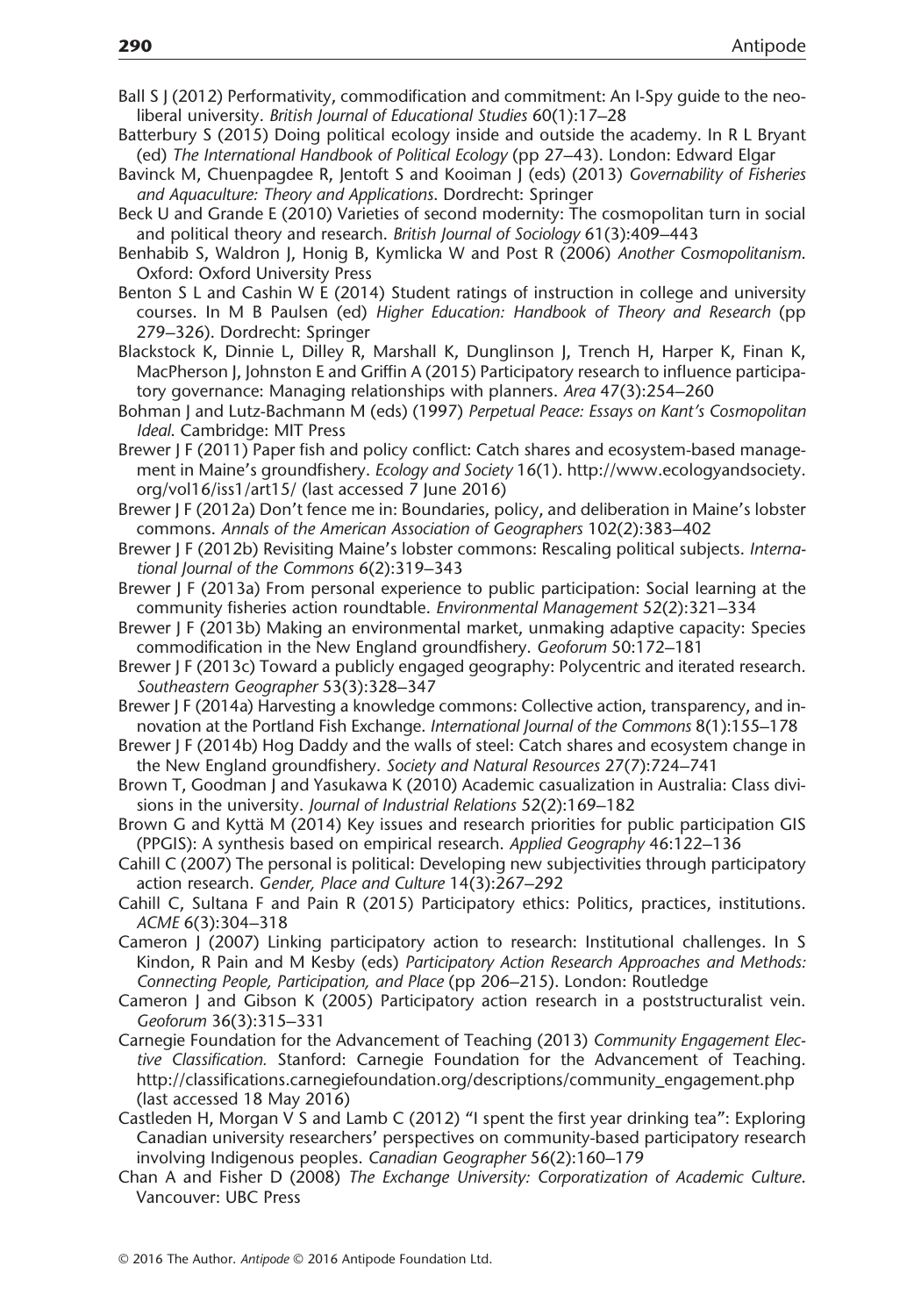- Chatterton P (2010) Autonomy: The struggle for survival, self-management and the common. Antipode 42(4):897–908
- Cooke B and Kothari U (eds) (2001) Participation: The New Tyranny? London: Zed
- Delanty G (2006) The cosmopolitan imagination: Critical cosmopolitanism and social theory. British Journal of Sociology 57(1):25–47
- Dowling R (2008) Geographies of identity: Labouring in the "neoliberal" university. Progress in Human Geography 32(6):812–820
- Fine M (2004) Participatory action research: From within and beyond prison bars. In L Weis and M Fine (eds) Working Method: Research and Social Justice (pp 95–119). New York: Routledge
- Fortmann L (ed) (2009) Participatory Research in Conservation and Rural Livelihoods: Doing Science Together. Oxford: Wiley-Blackwell
- Fuller D (2008) Public geographies: Taking stock. Progress in Human Geography 32(6):834–844
- Fuller D and Askins K (2007) The discomforting rise of "public geographies": A "public" conversation. Antipode 39(4):579–601
- Fuller D and Askins K (2010) Public geographies II: Being organic. Progress in Human Geography 34(5):654–667
- Galdorisi G V and Kaufman A G (2002) Military activities in the exclusive economic zone: Preventing uncertainty and defusing conflict. California Western International Law Journal 32(253):253–301
- Garzón C, Beveridge B, Gordon M, Martin C, Matalon E and Moore E (2013) Power, privilege, and the process of community-based participatory research: Critical reflections on forging an empowered partnership for environmental justice in West Oakland, California. Environmental Justice 6(2):71–78
- Gidwani V and Sivaramakrishnan K (2003) Circular migration and rural cosmopolitanism in India. Contributions to Indian Sociology 37(1/2):339–367
- Gramsci A (1985) Selections From Cultural Writings (eds G Nowell-Smith and D Forgacs). Cambridge: Harvard University Press
- Greenwood D J and Levin M (1998) Introduction to Action Research: Social Research for Social Change. Thousand Oaks: Sage
- Gregson N, Watkins H, Broughton L, Mackenzie J and Shepherd J (2012) Building bridges through performance and decision-making: Schools, research and public engagement. Antipode 44(2):343–364
- Hall B (1992) From margins to center? The development and purpose of participatory research. The American Sociologist 23(4):15–28
- Harvey D (2009) Cosmopolitanism and the Geographies of Freedom. New York: Columbia University Press
- Held D (2010) Cosmopolitanism: Ideals and Realities. Cambridge: Polity
- Hodges R A and Dubb S (2012) The Road Half Traveled: University Engagement at a Crossroads. East Lansing: Michigan State University Press
- Jazeel T (2011) Spatializing difference beyond cosmopolitanism: Rethinking planetary futures. Theory, Culture and Society 28(5):75–97
- Johnson T and Zydlewski G B (2012) Research for the sustainable development of tidal power in Maine. Maine Policy Review 21(1):58–65
- Kant I (2006) Toward Perpetual Peace and Other Writings on Politics, Peace, and History (ed P Kleingeld; trans D L Colclasure. New Haven: Yale University Press
- Kaplan I M (2000) Seafood auctions, market equity, and the buying and selling of fish: Lessons on co-management from New England and the Spanish Mediterranean. Marine Policy 24(2):165–177
- Kapoor I (2005) Participatory development, complicity, and desire. Third World Quarterly 26 (8):1203–1220
- Kellogg Commission on the Future of State and Land-Grant Universities (2000) Renewing the Covenant: Learning, Discovery, and Engagement in a New Age and Different World. Washington, DC: National Association of State Universities and Land-Grant Colleges
- Kendall G, Skrbiš Z and Woodward I (2009) The Sociology of Cosmopolitanism: Globalization, Identity, Culture and Government. London: Palgrave
- Kesby M (2007) Spatializing participatory approaches: The contribution of geography to a mature debate. Environment and Planning A 39(12):2813–2831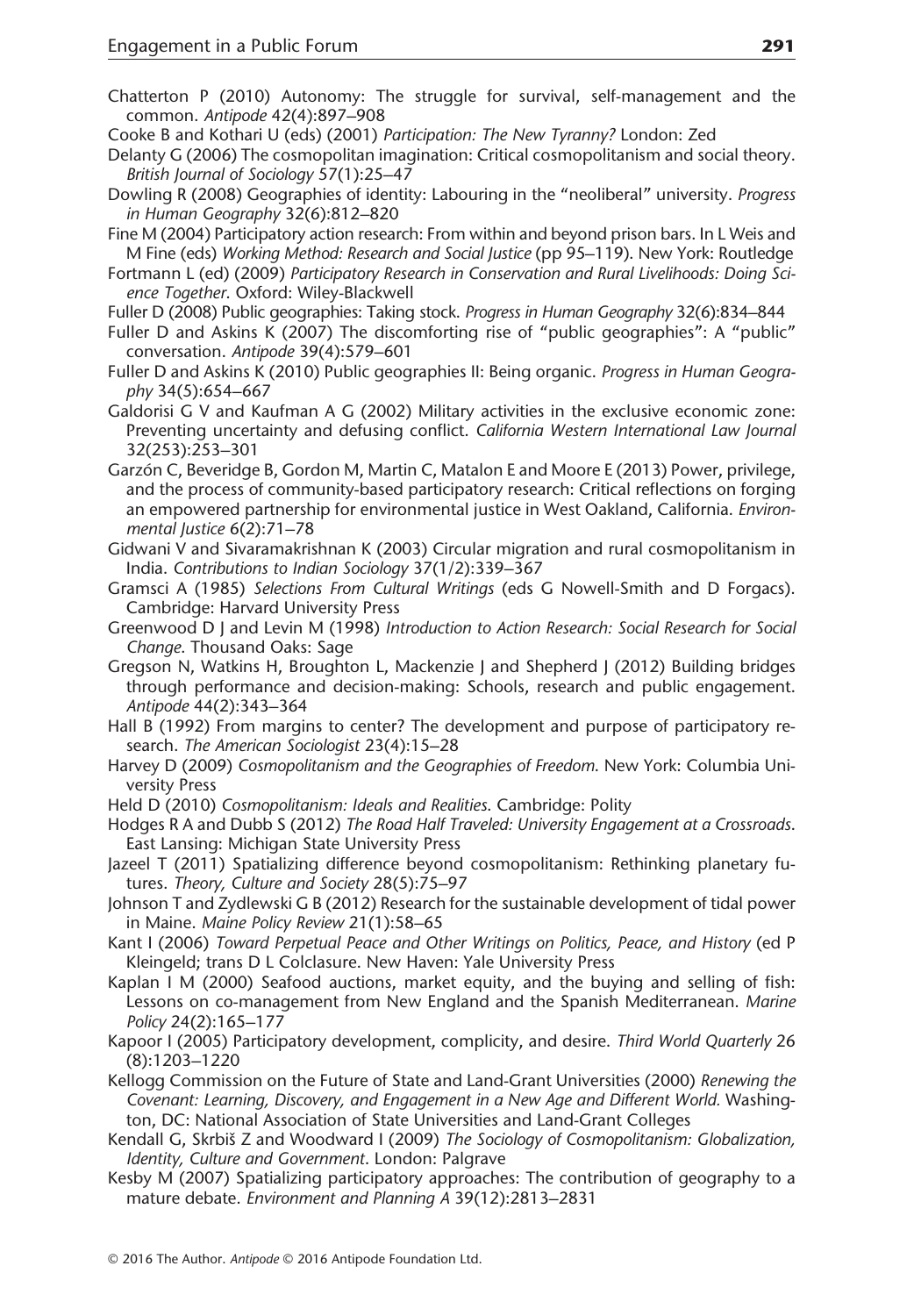- Kindon S, Pain R and Kesby M (eds) (2007) Participatory Action Research Approaches and Methods: Connecting People, Participation, and Place. London: Routledge
- Kitchen R M (2001) Using participatory action research approaches in geographical studies of disability: Some reflections. Disability Studies Quarterly 21(4):61–69
- Kumar S and Chambers R (2003) Methods for Community Participation: A Complete Guide for Practitioners. Bradford: Intermediate Technology
- Lane J (2010) Let's make science metrics more scientific. Nature 464(7288):488-489
- Larner W and Le Heron R (2005) Neoliberalizing spaces and subjectivities: Reinventing New Zealand universities. Organization 12(6):843–862
- Mason K (2013) Academics and social movements: Knowing our place, making our space. ACME 12(1):22–43
- Mason K, Brown G and Pickerill J (2014) Epistemologies of participation, or, What do critical human geographers know that's of any use? Antipode 45(2):252–255
- McGuirk P and O'Neill P (2012) Critical geographies with the state: The problem of social vulnerability and the politics of engaged research. Antipode 44(4):1374–1394
- Metcalfe A S (2010) Revisiting academic capitalism in Canada: No longer the exception. Journal of Higher Education 81(4):489–514
- Mitchell K (2007) Geographies of identity: The intimate cosmopolitan. Progress in Human Geography 31(5):706–720
- Mitchell K (2008) Becoming political. Antipode 40(3):345–350
- mrs kinpaisby (2008) Taking stock of participatory geographies: Envisioning the communiversity. Transactions of the Institute of British Geographers 33(3):292–299
- National Research Council (2009) Informing Decisions in a Changing Climate. Washington, DC: National Academies Press
- Noffke S (1994) Action research: Towards the next generation. Educational Action Research 2  $(1):9-21$
- Ntshoe I, Higgs P, Higgs L G and Wolhuter C C (2008) The changing academic profession in higher education and new managerialism and corporatism in South Africa. South African Journal of Higher Education 22(2):391–403
- Nussbaum M C (2002) Patriotism and cosmopolitanism. In M C Nussbaum and J Cohen (eds) For Love of Country? (pp 3–17). Boston: Beacon
- Pain R, Kesby M and Askins K (2011) Geographies of impact: Power, participation, and potential. Area 43(2):183–188
- Participatory Geographies Research Group (2012) Connectivity, creativity, hope, and fuller subjectivities: Appreciating the responses to the "Communifesto For Fuller Geographies". AntipodeFoundation.org 17 December. [https://antipodefoundation.org/2012/12/17/](https://antipodefoundation.org/2012/12/17/symposium-on-pygyrgs-communifesto-for-fuller-geographies-authors-reply-to-critical-responses/) [symposium-on-pygyrgs-communifesto-for-fuller-geographies-authors-reply-to-critical](https://antipodefoundation.org/2012/12/17/symposium-on-pygyrgs-communifesto-for-fuller-geographies-authors-reply-to-critical-responses/)[responses/](https://antipodefoundation.org/2012/12/17/symposium-on-pygyrgs-communifesto-for-fuller-geographies-authors-reply-to-critical-responses/) (last accessed 8 June 2016)
- Pickerill J (2008) The surprising sense of hope. Antipode 40(3):482-487
- Pickerill J (2014) The timeliness of impact: Impacting who, when, and for whose gain? ACME 13(1):24–26
- Popke J (2007) Geography and ethics: Spaces of cosmopolitan responsibility. Progress in Human Geography 31(4):509–518
- Reason P and Bradbury H (eds) (2008) Handbook of Action Research (2<sup>nd</sup> edn). Thousand Oaks: Sage
- Research Excellence Framework 2014 (2012) Panel Criteria and Working Methods. London: Higher Education Funding Council for England. [http://www.ref.ac.uk/media/ref/content/](http://www.ref.ac.uk/media/ref/content/pub/panelcriteriaandworkingmethods/01_12.pdf) [pub/panelcriteriaandworkingmethods/01\\_12.pdf](http://www.ref.ac.uk/media/ref/content/pub/panelcriteriaandworkingmethods/01_12.pdf) (last accessed 8 June 2016)
- Rogers A, Bear C, Hunt M, Mills S and Sandover R (2014) The impact agenda and human geography in UK higher education. ACME 13(1):1–9
- Russell B (2015) Beyond activism/academia: Militant research and the radical climate and climate justice movement(s). Area 47(3):222–229
- Sánchez-Flores M J (2010) Cosmopolitan Liberalism: Expanding the Boundaries of the Individual. New York: Palgrave MacMillan
- Schmitt C (2015) 40 years of the Maine Fishermen's Forum. Maine Sea Grant blog 4 March.<http://www.seagrant.umaine.edu/blog/fishermens-forum> (last accessed 8 June 2016)